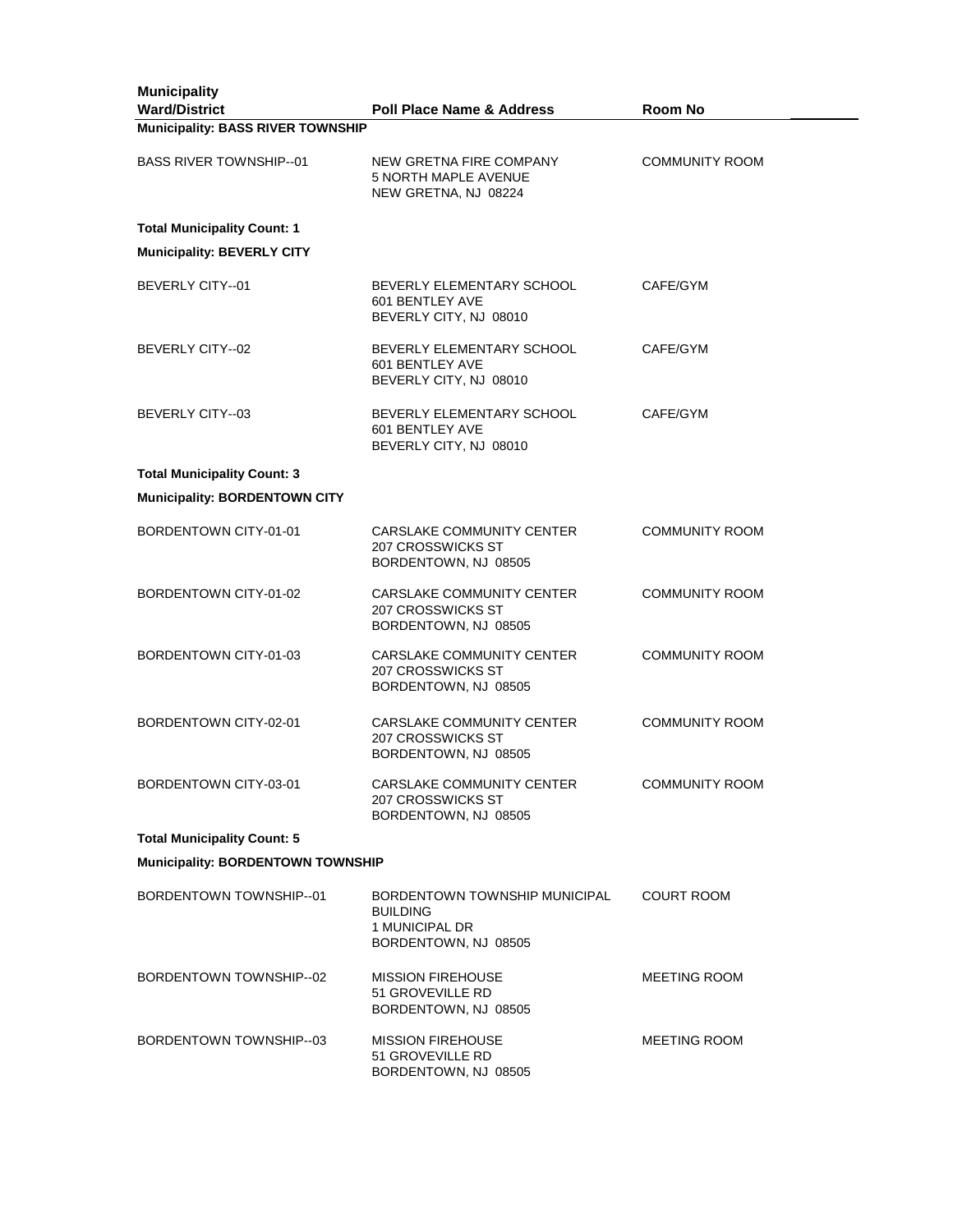| BORDENTOWN TOWNSHIP-04               | BORDENTOWN TOWNSHIP SENIOR<br><b>COMMUNITY CENTER</b><br><b>3 MUNICIPAL DR</b><br>BORDENTOWN, NJ 08505 | <b>COMMUNITY ROOM</b>  |
|--------------------------------------|--------------------------------------------------------------------------------------------------------|------------------------|
| BORDENTOWN TOWNSHIP--05              | BORDENTOWN TOWNSHIP SENIOR<br><b>COMMUNITY CENTER</b><br><b>3 MUNICIPAL DR</b><br>BORDENTOWN, NJ 08505 | <b>COMMUNITY ROOM</b>  |
| BORDENTOWN TOWNSHIP-06               | NORTHERN COMMUNITY PARK<br><b>PAVILION</b><br><b>26 GROVEVILLE ROAD</b><br>BORDENTOWN, NJ 08505        | <b>PAVILION</b>        |
| BORDENTOWN TOWNSHIP--07              | BORDENTOWN TOWNSHIP MUNICIPAL<br><b>BUILDING</b><br>1 MUNICIPAL DR<br>BORDENTOWN, NJ 08505             | <b>COURT ROOM</b>      |
| BORDENTOWN TOWNSHIP-08               | BORDENTOWN TOWNSHIP SENIOR<br><b>COMMUNITY CENTER</b><br><b>3 MUNICIPAL DR</b><br>BORDENTOWN, NJ 08505 | <b>COMMUNITY ROOM</b>  |
| <b>Total Municipality Count: 8</b>   |                                                                                                        |                        |
| <b>Municipality: BURLINGTON CITY</b> |                                                                                                        |                        |
| <b>BURLINGTON CITY-01-01</b>         | <b>BURLINGTON MANOR APARTMENTS</b><br>255 E PEARL BLVD<br>BURLINGTON, NJ 08016                         | COMMUNITY ROOM         |
| BURLINGTON CITY-01-02                | <b>CORSON POLEY CENTER</b><br>454 LAWRENCE ST<br>BURLINGTON, NJ 08016                                  | <b>1ST CLASS ROOM</b>  |
| <b>BURLINGTON CITY-02-01</b>         | HOPE STEAM FIRE COMPANY NO. 1<br>100 HIGH STREET<br>BURLINGTON, NJ 08016                               | <b>BAY AREA</b>        |
| BURLINGTON CITY-02-02                | <b>KEEGAN RECREATION CENTER</b><br>522 WOOD ST<br>BURLINGTON, NJ 08016                                 | <b>COMMUNITY ROOM</b>  |
| BURLINGTON CITY-02-03                | ELIAS BOUDINOT SCHOOL<br>213 ELLIS ST<br>BURLINGTON, NJ 08016                                          | <b>CAFETERIA</b>       |
| BURLINGTON CITY-03-01                | NEPTUNE FIREHOUSE<br>721 BORDENTOWN RD<br>BURLINGTON, NJ 08016                                         | <b>CONFERENCE ROOM</b> |
| BURLINGTON CITY-03-02                | LUCAS MOTOR COMPANY<br>900 ROUTE 130<br>BURLINGTON, NJ 08016                                           | <b>SHOW ROOM</b>       |
| BURLINGTON CITY-03-03                | BURLINGTON CITY HIGH SCHOOL<br>100 BLUE DEVIL WAY<br>BURLINGTON, NJ 08016                              | <b>CHOIR ROOM</b>      |
| BURLINGTON CITY-04-01                | SAMUEL SMITH SCHOOL<br>250 FARNER AVENUE<br>BURLINGTON, NJ 08016                                       | GYM                    |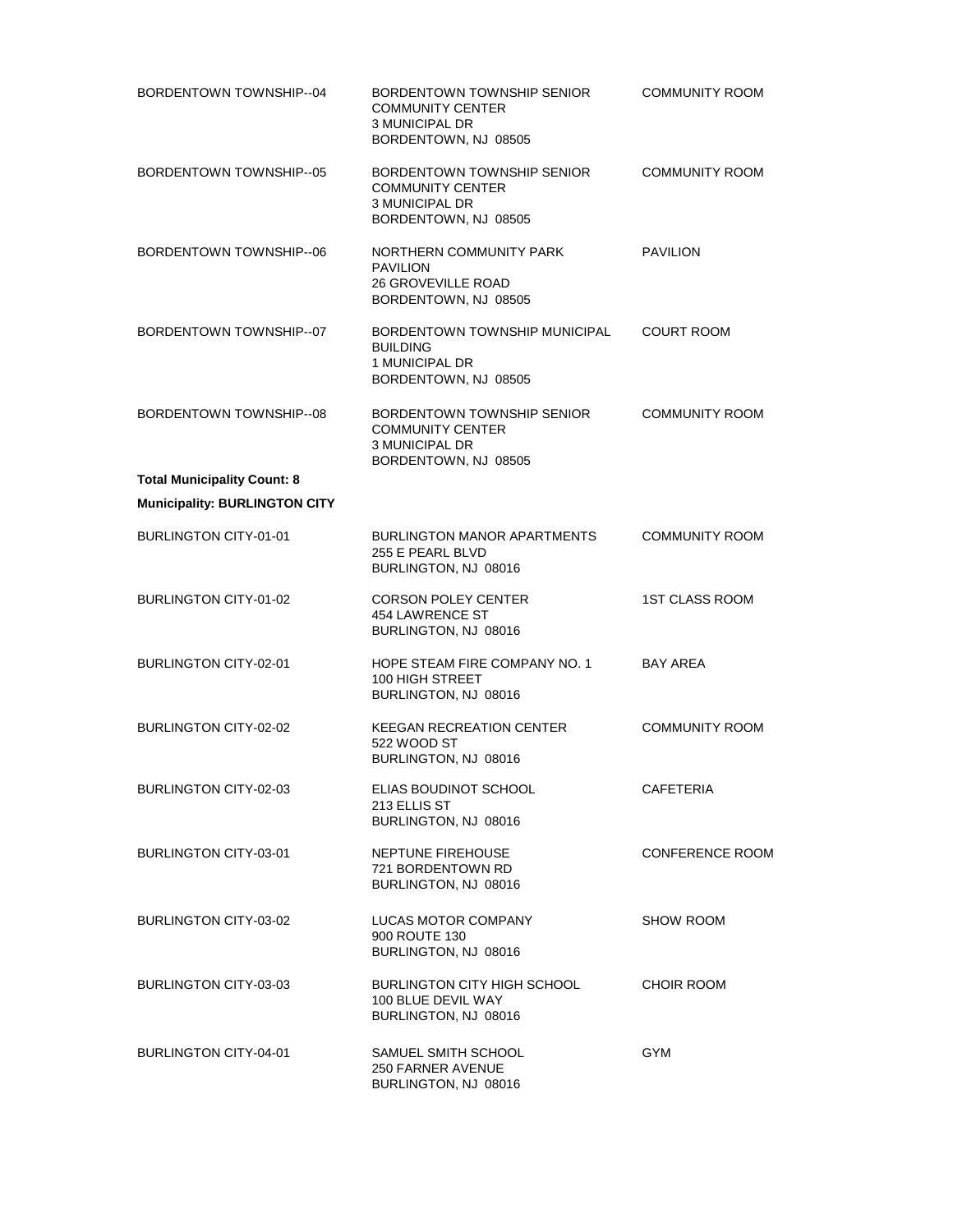| BURLINGTON CITY-04-02                    | BURLINGTON HOUSING AUTHORITY<br>800 WALNUT ST<br>BURLINGTON, NJ 08016                       | <b>MEETING ROOM</b>   |
|------------------------------------------|---------------------------------------------------------------------------------------------|-----------------------|
| BURLINGTON CITY-04-03                    | SAMUEL SMITH SCHOOL<br>250 FARNER AVENUE<br>BURLINGTON, NJ 08016                            | <b>GYM</b>            |
| <b>Total Municipality Count: 11</b>      |                                                                                             |                       |
| <b>Municipality: BURLINGTON TOWNSHIP</b> |                                                                                             |                       |
| <b>BURLINGTON TOWNSHIP--01</b>           | BEVERLY ROAD FIREHOUSE<br>1001 BEVERLY RD<br>BURLINGTON, NJ 08016                           | MEETING ROOM          |
| BURLINGTON TOWNSHIP--02                  | BEVERLY ROAD FIREHOUSE<br>1001 BEVERLY RD<br>BURLINGTON, NJ 08016                           | MEETING ROOM          |
| <b>BURLINGTON TOWNSHIP-03</b>            | PRESBYTERIAN CHURCH OF<br><b>BURLINGTON</b><br>300 MILL RD<br>BURLINGTON, NJ 08016          | <b>FOYER</b>          |
| <b>BURLINGTON TOWNSHIP-04</b>            | BIENVENUE CONDOMINIUM<br>SUNSET ROAD<br>BURLINGTON, NJ 08016                                | <b>COMMUNITY ROOM</b> |
| <b>BURLINGTON TOWNSHIP-05</b>            | PRESBYTERIAN CHURCH OF<br><b>BURLINGTON</b><br>300 MILL RD<br>BURLINGTON, NJ 08016          | <b>FOYER</b>          |
| <b>BURLINGTON TOWNSHIP--06</b>           | CHURCH OF THE NAZARENE<br>704 SUNSET RD<br>BURLINGTON, NJ 08016                             | <b>FOYER</b>          |
| <b>BURLINGTON TOWNSHIP-07</b>            | MIDDLE SCHOOL AT SPRINGSIDE<br>1600 BURLINGTON BYP<br>BURLINGTON, NJ 08016                  | <b>GYM</b>            |
| <b>BURLINGTON TOWNSHIP--08</b>           | MIDDLE SCHOOL AT SPRINGSIDE<br><b>1600 BURLINGTON BYP</b><br>BURLINGTON, NJ 08016           | <b>GYM</b>            |
| BURLINGTON TOWNSHIP--09                  | <b>MASONIC HOME</b><br>902 JACKSONVILLE RD<br>BURLINGTON, NJ 08016                          | <b>CHAPEL</b>         |
| <b>BURLINGTON TOWNSHIP-10</b>            | <b>B. BERNICE YOUNG ELEMENTARY</b><br>SCHOOL<br><b>1203 NECK RD</b><br>BURLINGTON, NJ 08016 | CAFETERIA             |
| <b>BURLINGTON TOWNSHIP--11</b>           | <b>RELIEF FIRE COMPANY</b><br><b>1020 NECK RD</b><br>BURLINGTON, NJ 08016                   | <b>BANQUET ROOM</b>   |
| <b>BURLINGTON TOWNSHIP--12</b>           | RELIEF FIRE COMPANY<br><b>1020 NECK RD</b><br>BURLINGTON, NJ 08016                          | <b>BANQUET ROOM</b>   |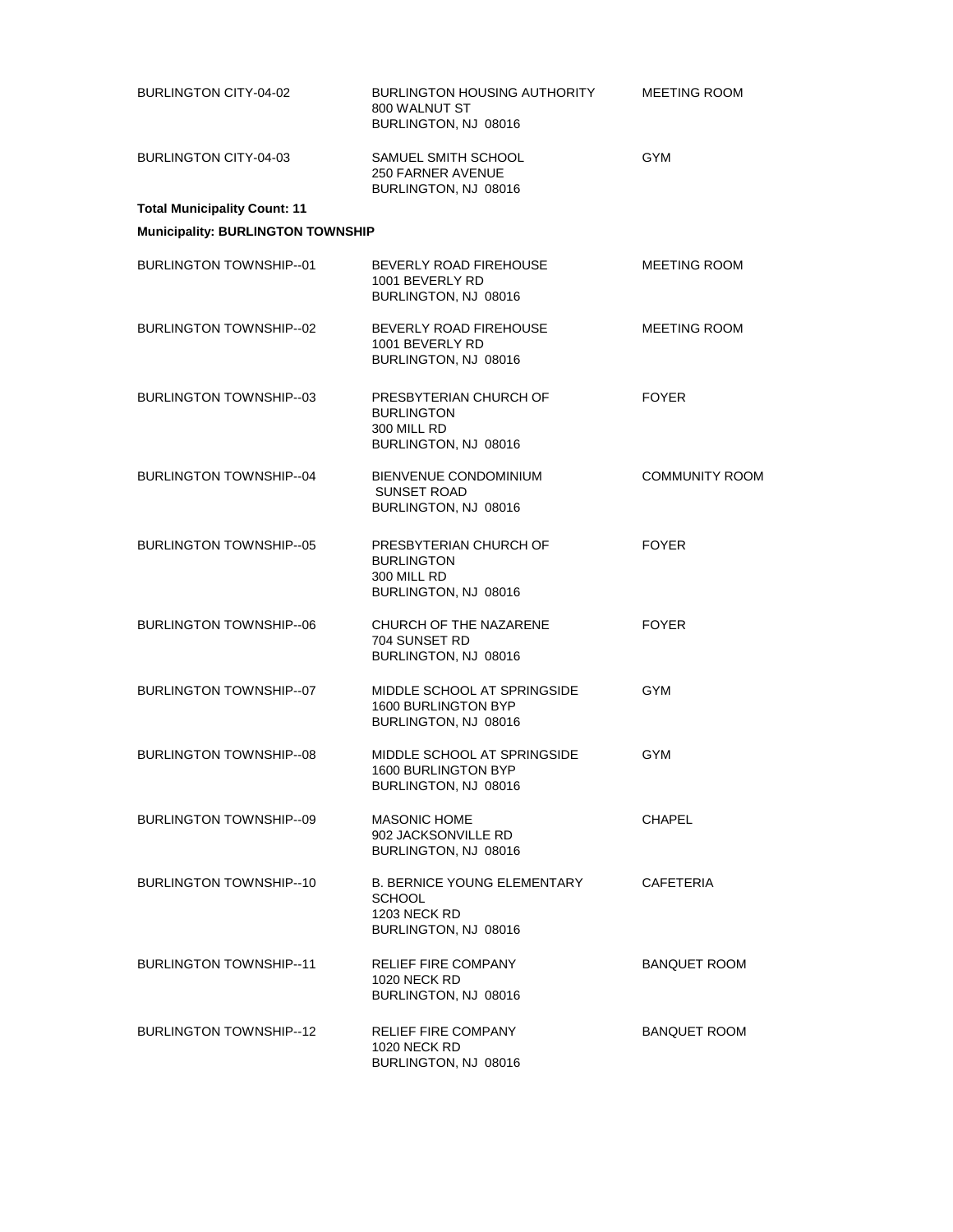| <b>BURLINGTON TOWNSHIP-13</b>              | <b>B. BERNICE YOUNG ELEMENTARY</b><br><b>SCHOOL</b><br><b>1203 NECK RD</b><br>BURLINGTON, NJ 08016 | CAFETERIA             |
|--------------------------------------------|----------------------------------------------------------------------------------------------------|-----------------------|
| <b>BURLINGTON TOWNSHIP-14</b>              | THOMAS O. HOPKINS BUILDING<br>700 JACKSONVILLE RD<br>BURLINGTON, NJ 08016                          | <b>GYM</b>            |
| <b>BURLINGTON TOWNSHIP--15</b>             | THOMAS O. HOPKINS BUILDING<br>700 JACKSONVILLE RD<br>BURLINGTON, NJ 08016                          | <b>GYM</b>            |
| <b>BURLINGTON TOWNSHIP-16</b>              | <b>B. BERNICE YOUNG ELEMENTARY</b><br><b>SCHOOL</b><br><b>1203 NECK RD</b><br>BURLINGTON, NJ 08016 | <b>CAFETERIA</b>      |
| <b>BURLINGTON TOWNSHIP--17</b>             | <b>B. BERNICE YOUNG ELEMENTARY</b><br><b>SCHOOL</b><br><b>1203 NECK RD</b><br>BURLINGTON, NJ 08016 | <b>CAFETERIA</b>      |
| <b>BURLINGTON TOWNSHIP--18</b>             | THOMAS O. HOPKINS BUILDING<br>700 JACKSONVILLE RD<br>BURLINGTON, NJ 08016                          | GYM                   |
| <b>BURLINGTON TOWNSHIP--19</b>             | CHURCH OF THE NAZARENE<br>704 SUNSET RD<br>BURLINGTON, NJ 08016                                    | <b>FOYER</b>          |
| <b>Total Municipality Count: 19</b>        |                                                                                                    |                       |
| <b>Municipality: CHESTERFIELD TOWNSHIP</b> |                                                                                                    |                       |
| CHESTERFIELD TOWNSHIP--01                  | CHESTERFIELD HOSE COMPANY<br>296 BORDENTOWN-CHESTERFIELD RD<br>CHESTERFIELD, NJ 08515              | <b>MEETING ROOM</b>   |
| CHESTERFIELD TOWNSHIP--02                  | CHESTERFIELD HOSE COMPANY<br>296 BORDENTOWN-CHESTERFIELD RD<br>CHESTERFIELD, NJ 08515              | <b>MEETING ROOM</b>   |
| <b>Total Municipality Count: 2</b>         |                                                                                                    |                       |
| <b>Municipality: CINNAMINSON TOWNSHIP</b>  |                                                                                                    |                       |
| CINNAMINSON TOWNSHIP--01                   | <b>EAST RIVERTON COMMUNITY CENTER</b><br>905 JAMES ST<br>CINNAMINSON, NJ 08077                     | <b>COMMUNITY ROOM</b> |
| CINNAMINSON TOWNSHIP--02                   | ELEANOR RUSH SCHOOL<br>1200 WYNWOOD DRIVE<br>CINNAMINSON, NJ 08077                                 | <b>CAFETERIA</b>      |
| CINNAMINSON TOWNSHIP--03                   | CINNAMINSON HIGH SCHOOL<br>1197 RIVERTON RD<br>CINNAMINSON, NJ 08077                               | <b>AUDITORIUM</b>     |
| CINNAMINSON TOWNSHIP-04                    | CINNAMINSON HIGH SCHOOL<br>1197 RIVERTON RD<br>CINNAMINSON, NJ 08077                               | <b>AUDITORIUM</b>     |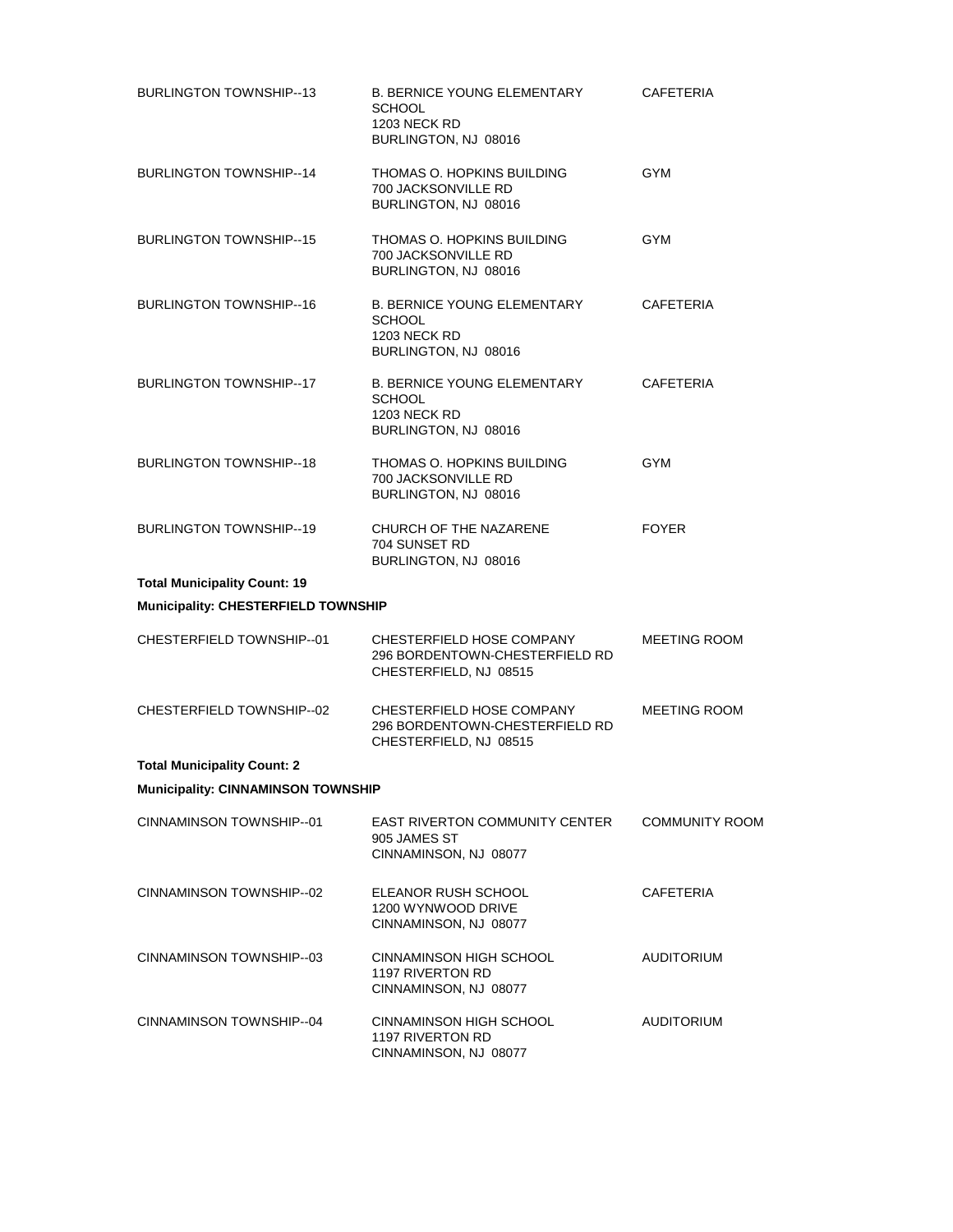| CINNAMINSON TOWNSHIP-05             | CINNAMINSON MIDDLE SCHOOL<br>312 N FORKLANDING RD<br>CINNAMINSON, NJ 08077   | <b>GYM</b>            |
|-------------------------------------|------------------------------------------------------------------------------|-----------------------|
| CINNAMINSON TOWNSHIP-06             | CINNAMINSON COMMUNITY CENTER<br>902 MANOR ROAD<br>CINNAMINSON, NJ 08077      | <b>COMMUNITY ROOM</b> |
| CINNAMINSON TOWNSHIP-07             | CINNAMINSON FIRE COMPANY #1<br>1725 CINNAMINSON AVE<br>CINNAMINSON, NJ 08077 | <b>MAIN FLOOR</b>     |
| CINNAMINSON TOWNSHIP-08             | CINNAMINSON MIDDLE SCHOOL<br>312 N FORKLANDING RD<br>CINNAMINSON, NJ 08077   | <b>GYM</b>            |
| CINNAMINSON TOWNSHIP-09             | CINNAMINSON FIRE COMPANY #2<br>1900 TAYLORS LN<br>CINNAMINSON, NJ 08077      | <b>MAIN FLOOR</b>     |
| CINNAMINSON TOWNSHIP-10             | NEW ALBANY SCHOOL<br>2701 NEW ALBANY ROAD<br>CINNAMINSON, NJ 08077           | <b>CAFETERIA</b>      |
| CINNAMINSON TOWNSHIP--11            | <b>NEW ALBANY SCHOOL</b><br>2701 NEW ALBANY ROAD<br>CINNAMINSON, NJ 08077    | <b>CAFETERIA</b>      |
| CINNAMINSON TOWNSHIP--12            | CINNAMINSON FIRE COMPANY # 2<br>1900 TAYLORS LN<br>CINNAMINSON, NJ 08077     | <b>MAIN FLOOR</b>     |
| CINNAMINSON TOWNSHIP-13             | NEW ALBANY SCHOOL<br>2701 NEW ALBANY ROAD<br>CINNAMINSON, NJ 08077           | <b>CAFETERIA</b>      |
| CINNAMINSON TOWNSHIP-14             | ELEANOR RUSH SCHOOL<br>1200 WYNWOOD DRIVE<br>CINNAMINSON, NJ 08077           | <b>CAFETERIA</b>      |
| CINNAMINSON TOWNSHIP-15             | CINNAMINSON COMMUNITY CENTER<br>902 MANOR ROAD<br>CINNAMINSON, NJ 08077      | <b>COMMUNITY ROOM</b> |
| CINNAMINSON TOWNSHIP-16             | CINNAMINSON COMMUNITY CENTER<br>902 MANOR ROAD<br>CINNAMINSON, NJ 08077      | <b>COMMUNITY ROOM</b> |
| CINNAMINSON TOWNSHIP-17             | SAINT CHARLES BORROMEO<br>2500 BRANCH PIKE<br>CINNAMINSON, NJ 08077          | <b>CAFETERIA</b>      |
| CINNAMINSON TOWNSHIP-18             | SAINT CHARLES BORROMEO<br>2500 BRANCH PIKE<br>CINNAMINSON, NJ 08077          | CAFETERIA             |
| CINNAMINSON TOWNSHIP-19             | SAINT CHARLES BORROMEO<br>2500 BRANCH PIKE<br>CINNAMINSON, NJ 08077          | <b>CAFETERIA</b>      |
| CINNAMINSON TOWNSHIP-20             | CINNAMINSON MIDDLE SCHOOL<br>312 N FORKLANDING RD<br>CINNAMINSON, NJ 08077   | <b>GYM</b>            |
| <b>Total Municipality Count: 20</b> |                                                                              |                       |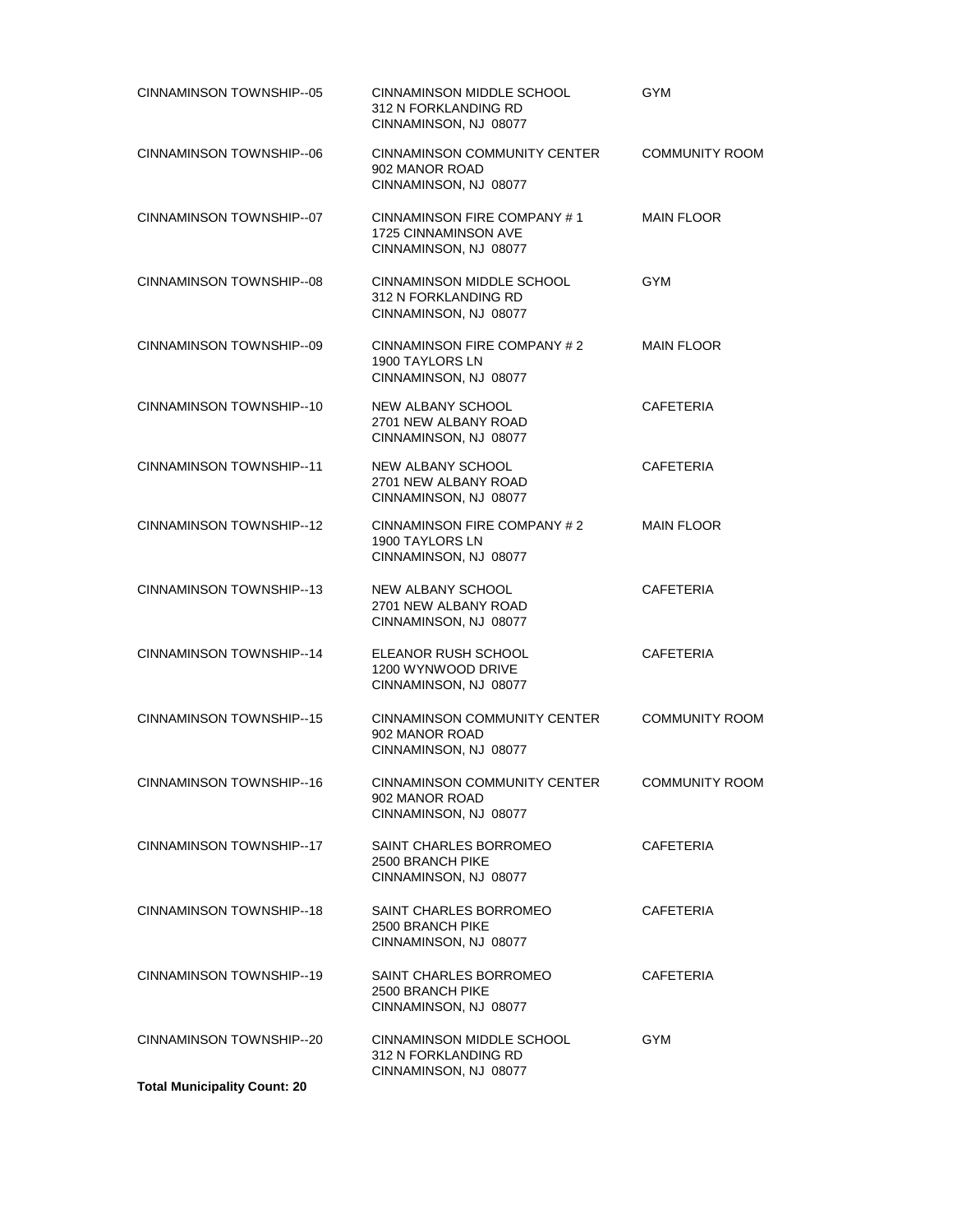# **Municipality: DELANCO TOWNSHIP**

| DELANCO TOWNSHIP--01                 | M. JOAN PEARSON SCHOOL<br>1301 BURLINGTON AVE<br>DELANCO, NJ 08075               | <b>GYM</b>            |
|--------------------------------------|----------------------------------------------------------------------------------|-----------------------|
| DELANCO TOWNSHIP--02                 | M. JOAN PEARSON SCHOOL<br>1301 BURLINGTON AVE<br>DELANCO, NJ 08075               | <b>GYM</b>            |
| DELANCO TOWNSHIP--03                 | M. JOAN PEARSON SCHOOL<br>1301 BURLINGTON AVE<br>DELANCO, NJ 08075               | <b>GYM</b>            |
| DELANCO TOWNSHIP--04                 | M. JOAN PEARSON SCHOOL<br>1301 BURLINGTON AVE<br>DELANCO, NJ 08075               | GYM                   |
| DELANCO TOWNSHIP--05                 | WASHINGTON FIRE COMPANY #1<br><b>1800 BURLINGTON AVENUE</b><br>DELANCO, NJ 08075 | <b>BAY AREA</b>       |
| DELANCO TOWNSHIP--06                 | DELANCO MUNICIPAL BUILDING<br>770 COOPERTOWN RD<br>DELANCO, NJ 08075             | <b>COURT ROOM</b>     |
| <b>Total Municipality Count: 6</b>   |                                                                                  |                       |
| <b>Municipality: DELRAN TOWNSHIP</b> |                                                                                  |                       |
| DELRAN TOWNSHIP-01-01                | DELRAN MUNICIPAL BUILDING<br>900 CHESTER AVE<br>DELRAN, NJ 08075                 | <b>LOBBY</b>          |
| DELRAN TOWNSHIP-01-02                | DELRAN MUNICIPAL BUILDING<br>900 CHESTER AVE<br>DELRAN, NJ 08075                 | LOBBY                 |
| DELRAN TOWNSHIP-01-03                | DELRAN MUNICIPAL BUILDING<br>900 CHESTER AVE<br>DELRAN, NJ 08075                 | <b>LOBBY</b>          |
| DELRAN TOWNSHIP-01-04                | DELRAN MUNICIPAL BUILDING<br>900 CHESTER AVE<br>DELRAN, NJ 08075                 | <b>LOBBY</b>          |
| DELRAN TOWNSHIP-01-05                | DELRAN MUNICIPAL BUILDING<br>900 CHESTER AVE<br>DELRAN, NJ 08075                 | <b>COMMUNITY ROOM</b> |
| DELRAN TOWNSHIP-01-06                | <b>CALVARY CHURCH</b><br>317 CONROW ROAD<br>DELRAN TOWNSHIP, NJ 08075            | CLASS ROOM #2         |
| DELRAN TOWNSHIP-02-01                | DELRAN MUNICIPAL BUILDING<br>900 CHESTER AVE<br>DELRAN, NJ 08075                 | <b>COMMUNITY ROOM</b> |
| DELRAN TOWNSHIP-02-02                | CALVARY CHURCH<br>317 CONROW ROAD<br>DELRAN TOWNSHIP, NJ 08075                   | CLASS ROOM #2         |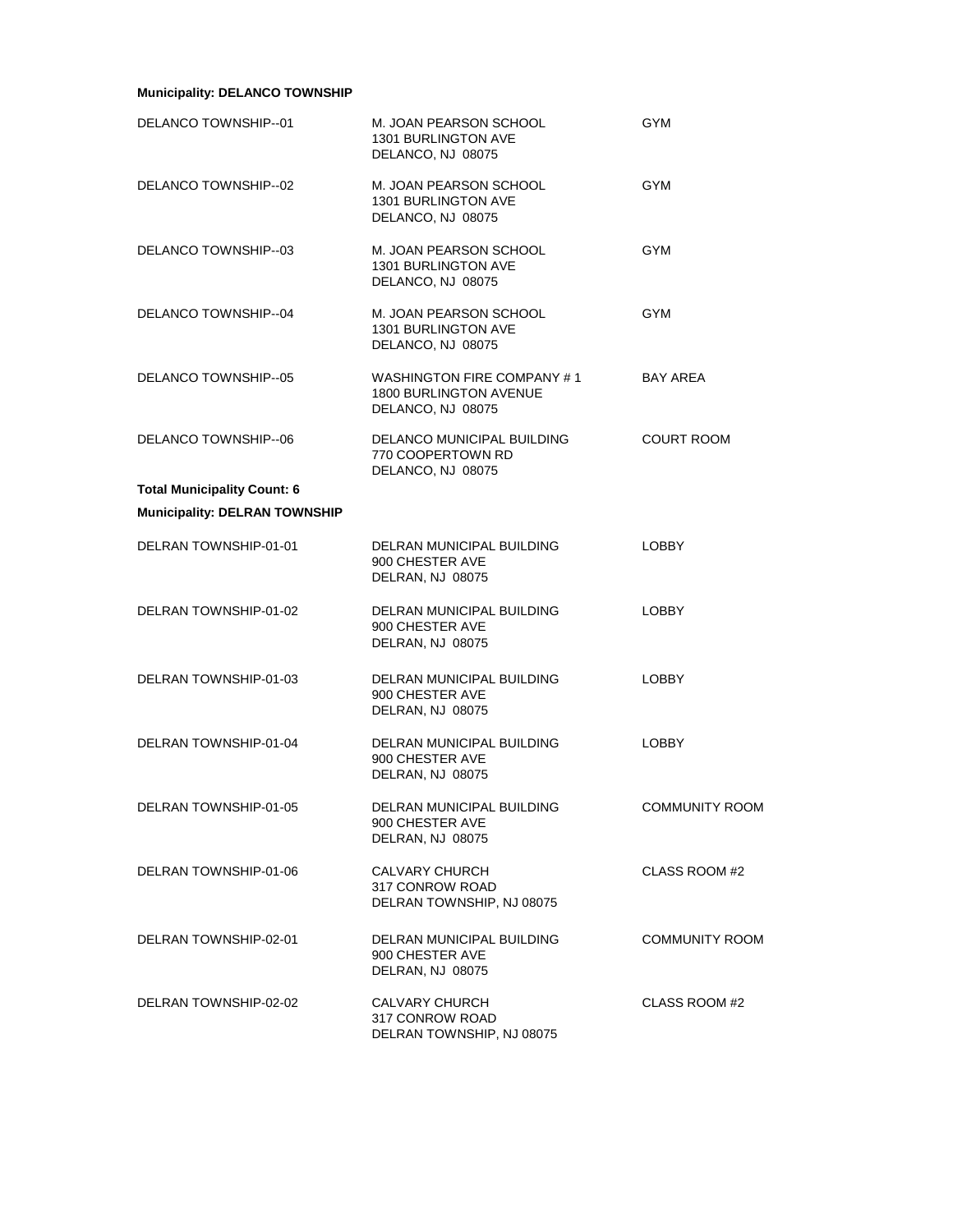| DELRAN TOWNSHIP-02-03                    | DELRAN MUNICIPAL BUILDING<br>900 CHESTER AVE<br>DELRAN, NJ 08075                          | <b>COMMUNITY ROOM</b> |
|------------------------------------------|-------------------------------------------------------------------------------------------|-----------------------|
| DELRAN TOWNSHIP-02-04                    | DELRAN FIRE COMPANY #1<br>9 S BRIDGEBORO RD<br>DELRAN, NJ 08075                           | <b>MEETING ROOM</b>   |
| DELRAN TOWNSHIP-02-05                    | DELRAN MUNICIPAL BUILDING<br>900 CHESTER AVE<br>DELRAN, NJ 08075                          | <b>COMMUNITY ROOM</b> |
| DELRAN TOWNSHIP-02-06                    | <b>CALVARY CHURCH</b><br>317 CONROW ROAD<br>DELRAN TOWNSHIP, NJ 08075                     | CLASS ROOM #2         |
| DELRAN TOWNSHIP-03-01                    | CALVARY CHURCH<br>317 CONROW ROAD<br>DELRAN TOWNSHIP, NJ 08075                            | STUDENT CHAPEL        |
| DELRAN TOWNSHIP-03-02                    | <b>CALVARY CHURCH</b><br>317 CONROW ROAD<br>DELRAN TOWNSHIP, NJ 08075                     | <b>STUDENT CHAPEL</b> |
| DELRAN TOWNSHIP-03-03                    | CALVARY CHURCH<br>317 CONROW ROAD<br>DELRAN TOWNSHIP, NJ 08075                            | <b>STUDENT CHAPEL</b> |
| DELRAN TOWNSHIP-03-04                    | <b>CALVARY CHURCH</b><br>317 CONROW ROAD<br>DELRAN TOWNSHIP, NJ 08075                     | <b>STUDENT CHAPEL</b> |
| DELRAN TOWNSHIP-03-05                    | <b>CALVARY CHURCH</b><br>317 CONROW ROAD<br>DELRAN TOWNSHIP, NJ 08075                     | <b>STUDENT CHAPEL</b> |
| DELRAN TOWNSHIP-03-06                    | <b>CALVARY CHURCH</b><br>317 CONROW ROAD<br>DELRAN TOWNSHIP, NJ 08075                     | <b>STUDENT CHAPEL</b> |
| <b>Total Municipality Count: 18</b>      |                                                                                           |                       |
| <b>Municipality: EASTAMPTON TOWNSHIP</b> |                                                                                           |                       |
| EASTAMPTON TOWNSHIP--01                  | FIRST BAPTIST CHURCH OF MOUNT<br><b>HOLLY</b><br>1341 WOODLANE RD<br>EASTAMPTON, NJ 08060 | ALL PURPOSE ROOM      |
| EASTAMPTON TOWNSHIP--02                  | FIRST BAPTIST CHURCH OF MOUNT<br><b>HOLLY</b><br>1341 WOODLANE RD<br>EASTAMPTON, NJ 08060 | ALL PURPOSE ROOM      |
| <b>EASTAMPTON TOWNSHIP-03</b>            | FIRST BAPTIST CHURCH OF MOUNT<br><b>HOLLY</b><br>1341 WOODLANE RD<br>EASTAMPTON, NJ 08060 | ALL PURPOSE ROOM      |
| <b>EASTAMPTON TOWNSHIP-04</b>            | EASTAMPTON RECREATION BUILDING<br>7 KNIGHTSBRIDGE RD<br>EASTAMPTON TOWNSHIP, NJ 08060     | <b>MEETING ROOM</b>   |
| <b>Total Municipality Count: 4</b>       |                                                                                           |                       |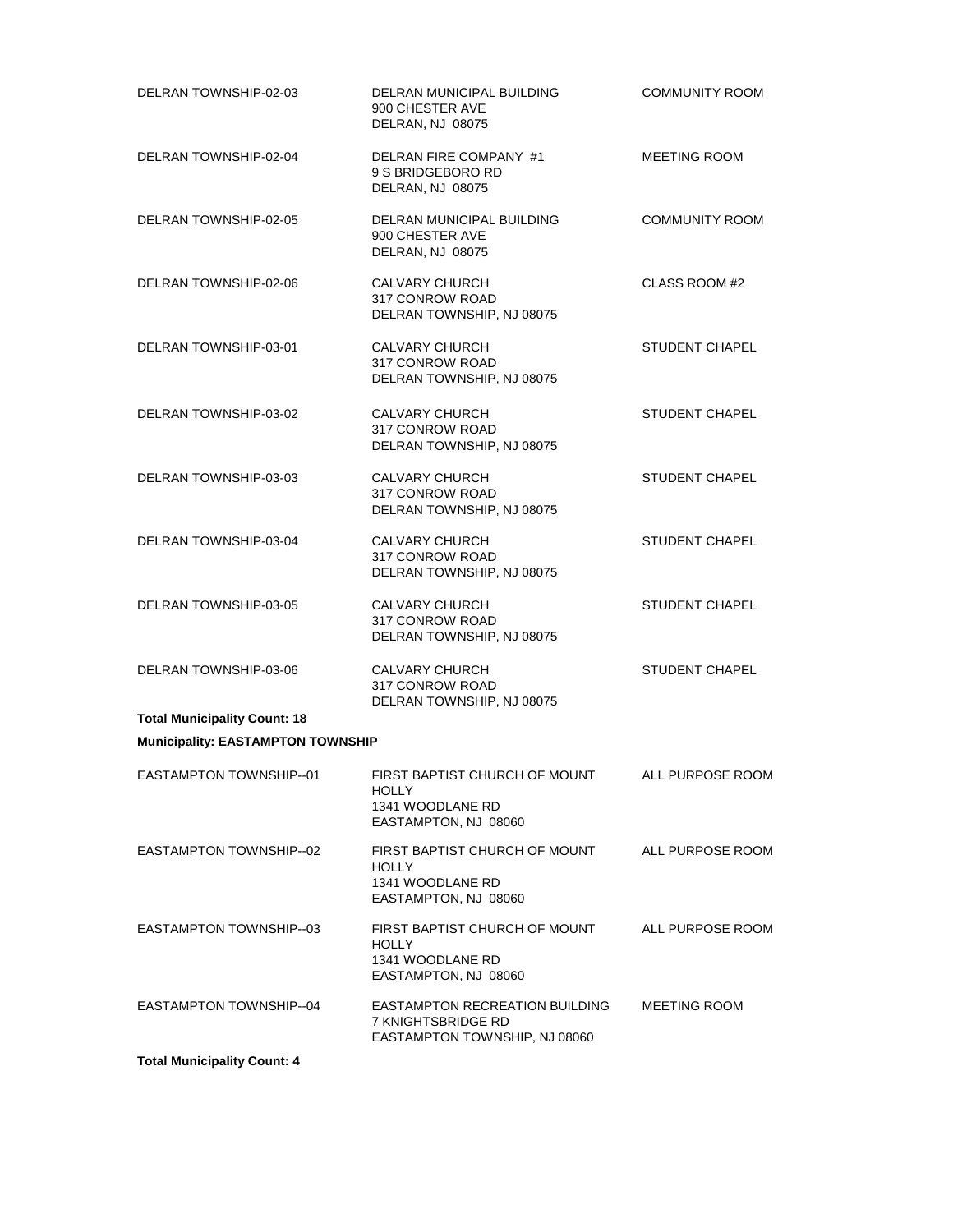# **Municipality: EDGEWATER PARK TOWNSHIP**

| EDGEWATER PARK TOWNSHIP--01           | <b>MAGOWAN SCHOOL</b><br>405 CHERRIX AVE<br>EDGEWATER PARK, NJ 08010        | CAFETERIA         |
|---------------------------------------|-----------------------------------------------------------------------------|-------------------|
| EDGEWATER PARK TOWNSHIP--02           | MAGOWAN SCHOOL<br>405 CHERRIX AVE<br>EDGEWATER PARK, NJ 08010               | <b>CAFETERIA</b>  |
| EDGEWATER PARK TOWNSHIP--03           | <b>MAGOWAN SCHOOL</b><br>405 CHERRIX AVE<br>EDGEWATER PARK, NJ 08010        | <b>CAFETERIA</b>  |
| EDGEWATER PARK TOWNSHIP--04           | <b>MAGOWAN SCHOOL</b><br>405 CHERRIX AVE<br>EDGEWATER PARK, NJ 08010        | <b>CAFETERIA</b>  |
| EDGEWATER PARK TOWNSHIP--05           | <b>MAGOWAN SCHOOL</b><br><b>405 CHERRIX AVE</b><br>EDGEWATER PARK, NJ 08010 | <b>AUDITORIUM</b> |
| EDGEWATER PARK TOWNSHIP--06           | MAGOWAN SCHOOL<br>405 CHERRIX AVE<br>EDGEWATER PARK, NJ 08010               | <b>AUDITORIUM</b> |
| EDGEWATER PARK TOWNSHIP--07           | RIDGWAY SCHOOL<br>300 DELANCO RD<br>EDGEWATER PARK, NJ 08010                | <b>CAFETERIA</b>  |
| EDGEWATER PARK TOWNSHIP--08           | RIDGWAY SCHOOL<br>300 DELANCO RD<br>EDGEWATER PARK, NJ 08010                | <b>CAFETERIA</b>  |
| <b>Total Municipality Count: 8</b>    |                                                                             |                   |
| <b>Municipality: EVESHAM TOWNSHIP</b> |                                                                             |                   |
| EVESHAM TOWNSHIP--01                  | VAN ZANT SCHOOL<br>270 CONESTOGA DR<br>MARLTON, NJ 08053                    | ALL PURPOSE ROOM  |
| EVESHAM TOWNSHIP--02                  | VAN ZANT SCHOOL<br>270 CONESTOGA DR<br>MARLTON, NJ 08053                    | ALL PURPOSE ROOM  |
| EVESHAM TOWNSHIP--03                  | VAN ZANT SCHOOL<br>270 CONESTOGA DR<br>MARLTON, NJ 08053                    | ALL PURPOSE ROOM  |
| EVESHAM TOWNSHIP--04                  | VAN ZANT SCHOOL<br>270 CONESTOGA DR<br>MARLTON, NJ 08053                    | ALL PURPOSE ROOM  |
| EVESHAM TOWNSHIP--05                  | <b>EVANS SCHOOL</b><br>400 ROUTE 73 SOUTH<br>MARLTON, NJ 08053              | ALL PURPOSE ROOM  |
| EVESHAM TOWNSHIP--06                  | <b>EVANS SCHOOL</b><br>400 ROUTE 73 SOUTH<br>MARLTON, NJ 08053              | ALL PURPOSE ROOM  |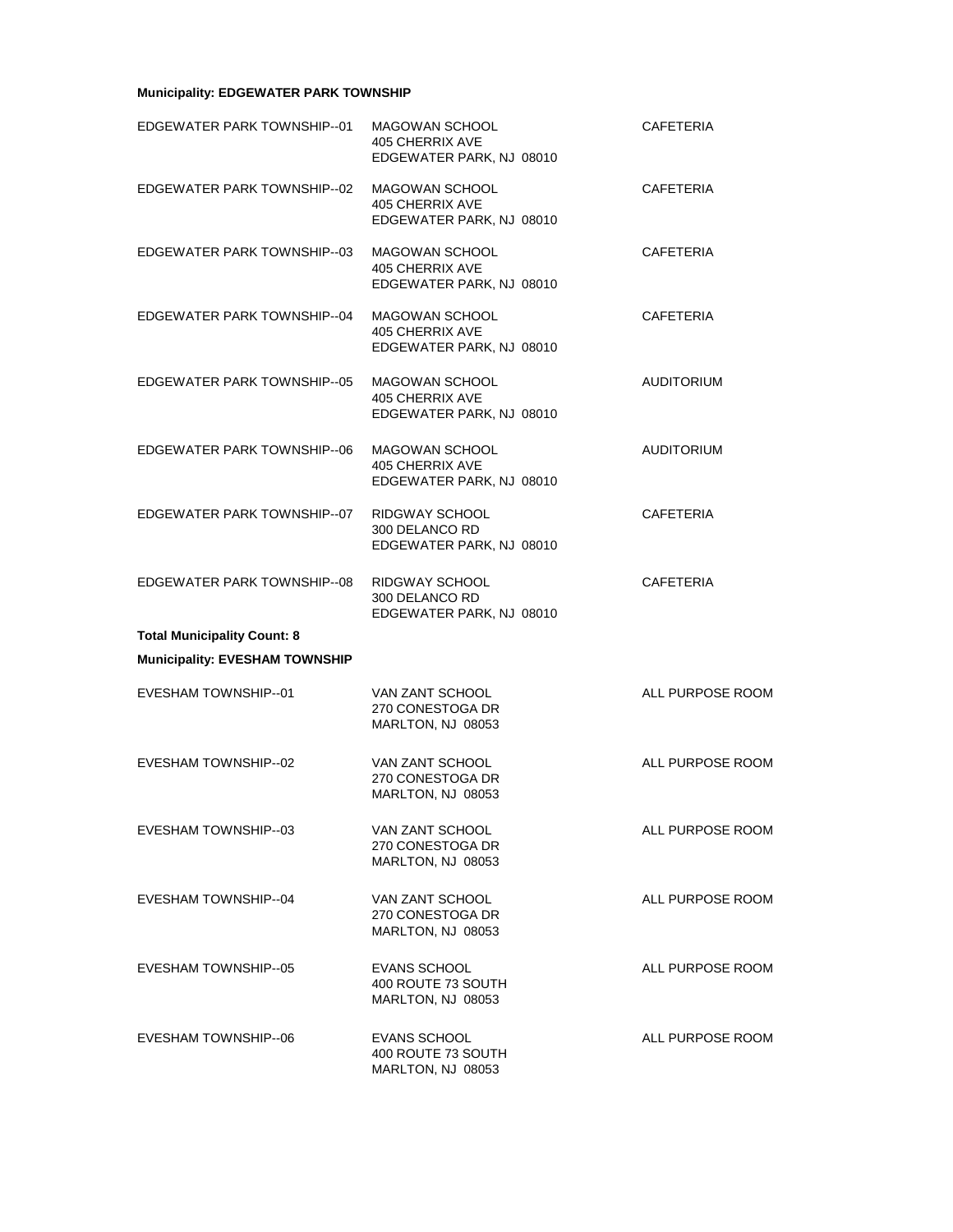| EVESHAM TOWNSHIP--07        | <b>DEMASI SCHOOL</b><br>199 EVESBORO/MEDFORD ROAD<br>MARLTON, NJ 08053                  | <b>ELEM GYM</b>     |
|-----------------------------|-----------------------------------------------------------------------------------------|---------------------|
| EVESHAM TOWNSHIP--08        | <b>DEMASI SCHOOL</b><br>199 EVESBORO/MEDFORD ROAD<br>MARLTON, NJ 08053                  | ELEM GYM            |
| EVESHAM TOWNSHIP--09        | <b>DEMASI SCHOOL</b><br>199 EVESBORO/MEDFORD ROAD<br>MARLTON, NJ 08053                  | ELEM GYM            |
| EVESHAM TOWNSHIP--10        | JAGGARD SCHOOL<br>2 WESCOTT ROAD<br>MARLTON, NJ 08053                                   | ALL PURPOSE ROOM    |
| EVESHAM TOWNSHIP--11        | <b>BEELER SCHOOL</b><br>60 CALDWELL AVE<br>MARLTON, NJ 08053                            | <b>CAFETERIA</b>    |
| EVESHAM TOWNSHIP--12        | BEELER SCHOOL<br>60 CALDWELL AVE<br>MARLTON, NJ 08053                                   | <b>CAFETERIA</b>    |
| EVESHAM TOWNSHIP--13        | <b>EVANS SCHOOL</b><br>400 ROUTE 73 SOUTH<br>MARLTON, NJ 08053                          | ALL PURPOSE ROOM    |
| <b>EVESHAM TOWNSHIP--14</b> | <b>EVANS SCHOOL</b><br>400 ROUTE 73 SOUTH<br>MARLTON, NJ 08053                          | ALL PURPOSE ROOM    |
| <b>EVESHAM TOWNSHIP--15</b> | JAGGARD SCHOOL<br>2 WESCOTT ROAD<br>MARLTON, NJ 08053                                   | ALL PURPOSE ROOM    |
| EVESHAM TOWNSHIP--16        | <b>MARLTON ELEMENTARY SCHOOL</b><br><b>190 TOMLINSON MILL ROAD</b><br>MARLTON, NJ 08053 | <b>GYM</b>          |
| <b>EVESHAM TOWNSHIP--17</b> | <b>MARLTON MIDDLE SCHOOL</b><br>150 TOMLINSON MILL ROAD<br>MARLTON, NJ 08053            | ALL PURPOSE ROOM    |
| EVESHAM TOWNSHIP--18        | <b>MARLTON MIDDLE SCHOOL</b><br><b>150 TOMLINSON MILL ROAD</b><br>MARLTON, NJ 08053     | ALL PURPOSE ROOM    |
| EVESHAM TOWNSHIP--19        | RICE SCHOOL<br>50 CROWN ROYAL PKWY<br>MARLTON, NJ 08053                                 | <b>GYM</b>          |
| EVESHAM TOWNSHIP--20        | KETTLE RUN FIRE COMPANY<br>498 HOPEWELL RD<br>MARLTON, NJ 08053                         | <b>MEETING ROOM</b> |
| EVESHAM TOWNSHIP--21        | <b>DEMASI SCHOOL</b><br>199 EVESBORO/MEDFORD ROAD<br>MARLTON, NJ 08053                  | ELEM GYM            |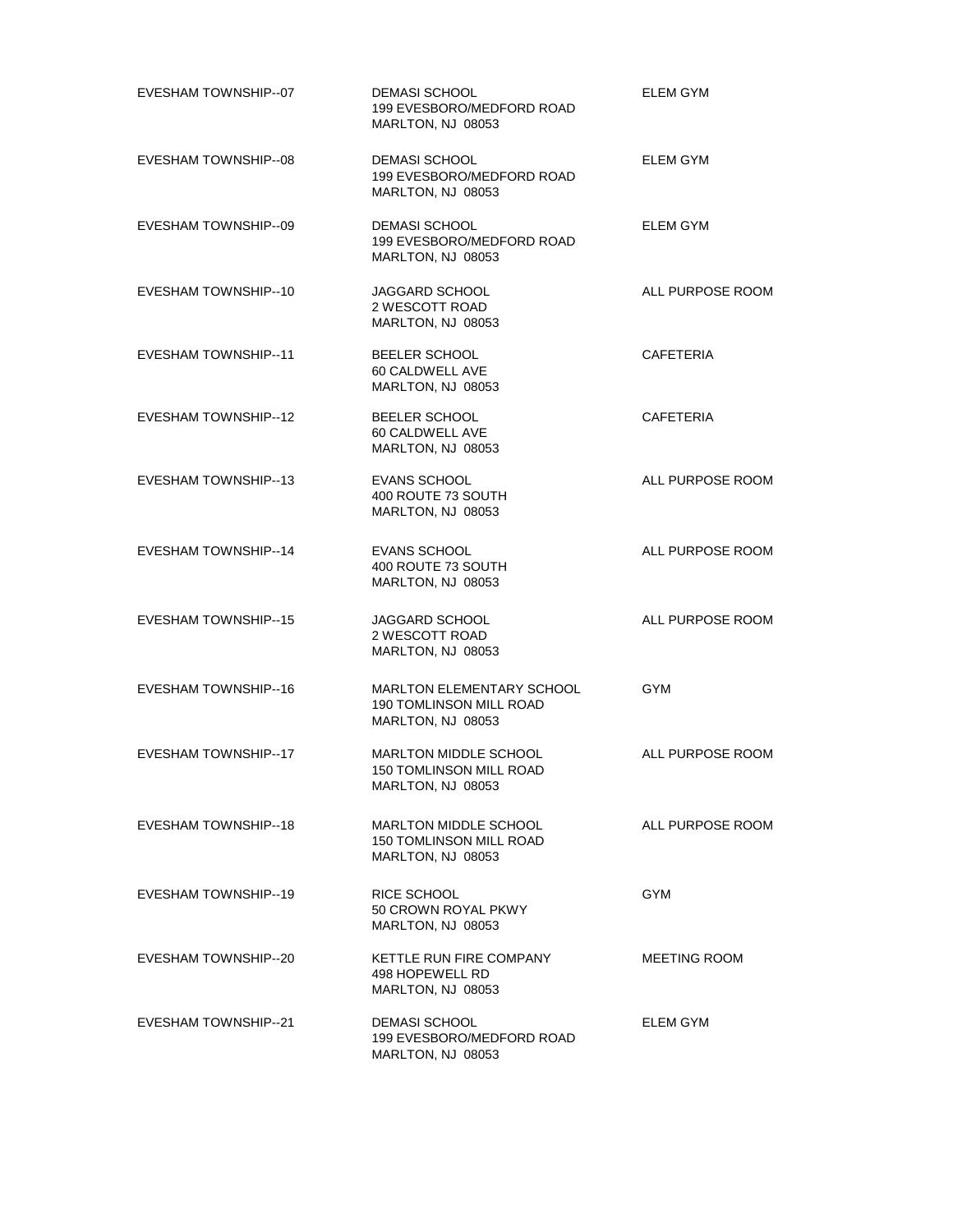| EVESHAM TOWNSHIP--22                                                         | KETTLE RUN FIRE COMPANY<br>498 HOPEWELL RD<br>MARLTON, NJ 08053                         | <b>MEETING ROOM</b> |
|------------------------------------------------------------------------------|-----------------------------------------------------------------------------------------|---------------------|
| <b>EVESHAM TOWNSHIP--23</b>                                                  | BEELER SCHOOL<br>60 CALDWELL AVE<br>MARLTON, NJ 08053                                   | <b>CAFETERIA</b>    |
| EVESHAM TOWNSHIP--24                                                         | BEELER SCHOOL<br>60 CALDWELL AVE<br>MARLTON, NJ 08053                                   | <b>CAFETERIA</b>    |
| <b>EVESHAM TOWNSHIP--25</b>                                                  | <b>MARLTON MIDDLE SCHOOL</b><br><b>150 TOMLINSON MILL ROAD</b><br>MARLTON, NJ 08053     | ALL PURPOSE ROOM    |
| <b>EVESHAM TOWNSHIP--26</b>                                                  | <b>EVANS SCHOOL</b><br>400 ROUTE 73 SOUTH<br>MARLTON, NJ 08053                          | ALL PURPOSE ROOM    |
| EVESHAM TOWNSHIP--27                                                         | RICE SCHOOL<br>50 CROWN ROYAL PKWY<br>MARLTON, NJ 08053                                 | <b>GYM</b>          |
| EVESHAM TOWNSHIP--28                                                         | RICE SCHOOL<br>50 CROWN ROYAL PKWY<br>MARLTON, NJ 08053                                 | <b>GYM</b>          |
| EVESHAM TOWNSHIP--29                                                         | RICE SCHOOL<br>50 CROWN ROYAL PKWY<br>MARLTON, NJ 08053                                 | <b>GYM</b>          |
| EVESHAM TOWNSHIP--30                                                         | <b>DEMASI SCHOOL</b><br>199 EVESBORO/MEDFORD RD<br>MARLTON, NJ 08053                    | ELEM GYM            |
| EVESHAM TOWNSHIP--31                                                         | MARLTON ELEMENTARY SCHOOL<br><b>190 TOMLINSON MILL ROAD</b><br>MARLTON, NJ 08053        | <b>GYM</b>          |
| <b>EVESHAM TOWNSHIP--32</b>                                                  | <b>MARLTON ELEMENTARY SCHOOL</b><br><b>190 TOMLINSON MILL ROAD</b><br>MARLTON, NJ 08053 | <b>GYM</b>          |
| <b>Total Municipality Count: 32</b>                                          |                                                                                         |                     |
| <b>Municipality: FIELDSBORO BORO</b>                                         |                                                                                         |                     |
| FIELDSBORO BORO--01                                                          | MUNICIPAL BUILDING<br>204 WASHINGTON ST<br>FIELDSBORO, NJ 08505                         | <b>COURT ROOM</b>   |
| <b>Total Municipality Count: 1</b><br><b>Municipality: FLORENCE TOWNSHIP</b> |                                                                                         |                     |
| FLORENCE TOWNSHIP-01-01                                                      | <b>FLORENCE TOWNSHIP LIBRARY</b><br>1350 HORNBERGER AVE<br>ROEBLING, NJ 08554           | <b>MAIN ROOM</b>    |
| FLORENCE TOWNSHIP-01-02                                                      | <b>MAIN STREET COMMUNITY CENTER</b><br>69 MAIN ST<br>ROEBLING, NJ 08554                 | <b>MAIN ROOM</b>    |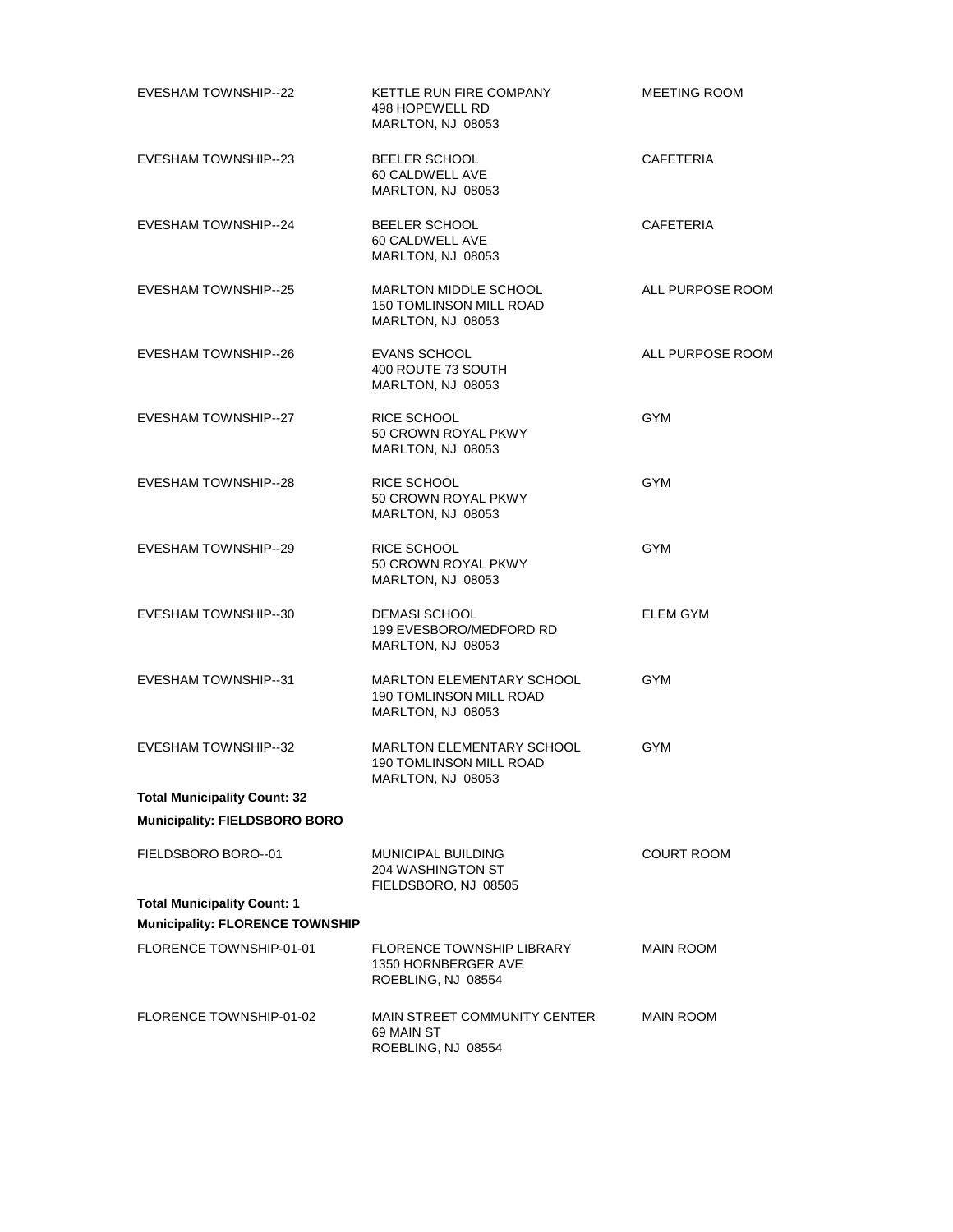| FLORENCE TOWNSHIP-01-03                  | <b>FLORENCE TOWNSHIP LIBRARY</b><br>1350 HORNBERGER AVE<br>ROEBLING, NJ 08554                    | PENSIONER'S ROOM       |
|------------------------------------------|--------------------------------------------------------------------------------------------------|------------------------|
| FLORENCE TOWNSHIP-02-01                  | <b>FLORENCE VOLUNTEER FIRE</b><br>COMPANY#1<br><b>401 FIREHOUSE LN</b><br>FLORENCE, NJ 08518     | <b>MAIN ROOM</b>       |
| FLORENCE TOWNSHIP-02-02                  | <b>FLORENCE VOLUNTEER FIRE</b><br>COMPANY#1<br><b>401 FIREHOUSE LN</b><br>FLORENCE, NJ 08518     | <b>MAIN ROOM</b>       |
| FLORENCE TOWNSHIP-02-03                  | FOUNTAIN OF LIFE CENTER<br>2035 BURLINGTON-COLUMBUS RD<br>FLORENCE, NJ 08518                     | NEW GYM LOBBY          |
| FLORENCE TOWNSHIP-03-01                  | MUNICIPAL COMPLEX COURT ROOM<br>(REAR ENTRANCE)<br>711 BROAD ST<br>FLORENCE, NJ 08518            | <b>COURT ROOM</b>      |
| FLORENCE TOWNSHIP-03-02                  | MUNICIPAL COMPLEX CONFERENCE<br>ROOM (FRONT ENTRANCE)<br>711 BROAD ST<br>FLORENCE, NJ 08518      | <b>CONFERENCE ROOM</b> |
| FLORENCE TOWNSHIP-03-03                  | MUNICIPAL COMPLEX COURT ROOM<br>(REAR ENTRANCE)<br>711 BROAD ST<br>FLORENCE, NJ 08518            | <b>COURT ROOM</b>      |
| <b>Total Municipality Count: 9</b>       |                                                                                                  |                        |
| <b>Municipality: HAINESPORT TOWNSHIP</b> |                                                                                                  |                        |
| HAINESPORT TOWNSHIP--01                  | HAINESPORT MUNICIPAL BUILDING<br>1 HAINESPORT CTR<br>HAINESPORT, NJ 08036                        | <b>MEETING ROOM</b>    |
| HAINESPORT TOWNSHIP--02                  | HAINESPORT MUNICIPAL BUILDING<br>1 HAINESPORT CTR<br>HAINESPORT, NJ 08036                        | <b>MEETING ROOM</b>    |
| HAINESPORT TOWNSHIP--03                  | HAINESPORT MUNICIPAL BUILDING<br><b>1 HAINESPORT CTR</b><br>HAINESPORT, NJ 08036                 | <b>MEETING ROOM</b>    |
| <b>HAINESPORT TOWNSHIP--04</b>           | HAINESPORT MUNICIPAL BUILDING<br>1 HAINESPORT CTR<br>HAINESPORT, NJ 08036                        | <b>MEETING ROOM</b>    |
| HAINESPORT TOWNSHIP--05                  | HAINESPORT MUNICIPAL BUILDING<br>1 HAINESPORT CTR<br>HAINESPORT, NJ 08036                        | <b>MEETING ROOM</b>    |
| <b>Total Municipality Count: 5</b>       |                                                                                                  |                        |
| <b>Municipality: LUMBERTON TOWNSHIP</b>  |                                                                                                  |                        |
| LUMBERTON TOWNSHIP--01                   | LUMBERTON EMERGENCY SQUAD<br><b>BUILDING</b><br><b>32 MUNICIPAL DRIVE</b><br>LUMBERTON, NJ 08048 | MAIN ROOM              |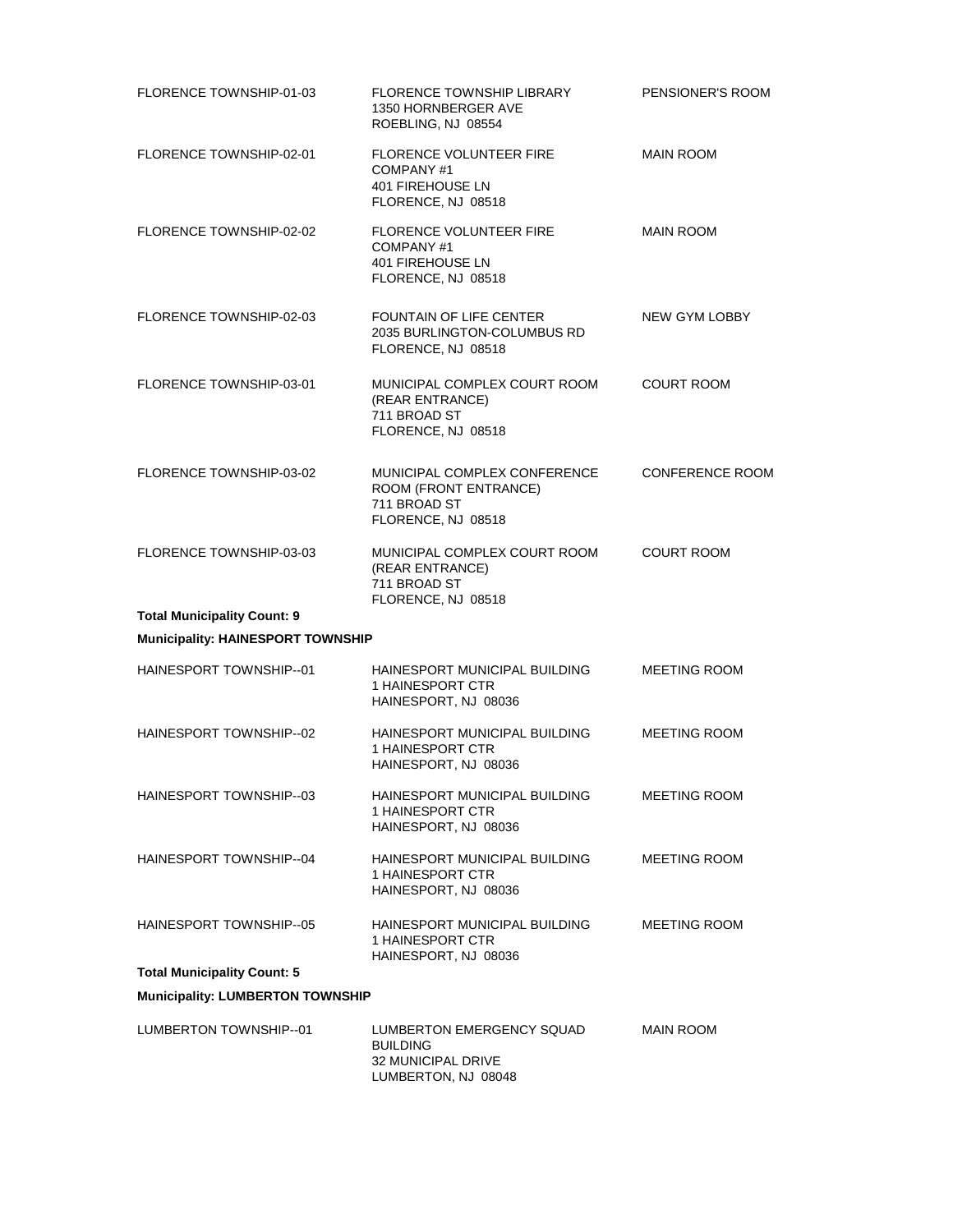| LUMBERTON TOWNSHIP-02                   | <b>BOBBY'S RUN SCHOOL</b><br>32 DIMSDALE DR<br>LUMBERTON, NJ 08048                                                 | <b>PAC</b>        |
|-----------------------------------------|--------------------------------------------------------------------------------------------------------------------|-------------------|
| LUMBERTON TOWNSHIP-03                   | BOBBY'S RUN SCHOOL<br>32 DIMSDALE DR<br>LUMBERTON, NJ 08048                                                        | <b>PAC</b>        |
| LUMBERTON TOWNSHIP-04                   | <b>LUMBERTON FIREHOUSE</b><br>561 MAIN ST<br>LUMBERTON, NJ 08048                                                   | <b>BAY AREA</b>   |
| LUMBERTON TOWNSHIP--05                  | LUMBERTON FIREHOUSE<br>561 MAIN ST<br>LUMBERTON, NJ 08048                                                          | <b>BAY AREA</b>   |
| LUMBERTON TOWNSHIP--06                  | ASHBROOK SCHOOL<br><b>33 MUNICIPAL DR</b><br>LUMBERTON, NJ 08048                                                   | <b>CAFETERIA</b>  |
| LUMBERTON TOWNSHIP--07                  | <b>MUNICIPAL BUILDING</b><br>35 MUNICIPAL DR<br>LUMBERTON, NJ 08048                                                | <b>COURT ROOM</b> |
| LUMBERTON TOWNSHIP--08                  | MUNICIPAL BUILDING<br><b>35 MUNICIPAL DR</b><br>LUMBERTON, NJ 08048                                                | <b>COURT ROOM</b> |
| LUMBERTON TOWNSHIP--09                  | ASHBROOK SCHOOL<br>33 MUNICIPAL DR<br>LUMBERTON, NJ 08048                                                          | <b>CAFETERIA</b>  |
| LUMBERTON TOWNSHIP--10                  | <b>LUMBERTON FIREHOUSE</b><br>561 MAIN ST<br>LUMBERTON, NJ 08048                                                   | <b>BAY AREA</b>   |
| <b>Total Municipality Count: 10</b>     |                                                                                                                    |                   |
| <b>Municipality: MANSFIELD TOWNSHIP</b> |                                                                                                                    |                   |
| MANSFIELD TOWNSHIP--01                  | NORTHERN BURLINGTON COUNTY<br>REGIONAL HIGH SCHOOL<br>160 MANSFIELD RD E<br>NBC 500 BUILDING<br>COLUMBUS, NJ 08022 | <b>MAIN ROOM</b>  |
| MANSFIELD TOWNSHIP--02                  | <b>MUNICIPAL COMPLEX</b><br>3135 ROUTE 206<br>COLUMBUS, NJ 08022                                                   | <b>COURT ROOM</b> |
| MANSFIELD TOWNSHIP--03                  | <b>MUNICIPAL COMPLEX</b><br>3135 ROUTE 206<br>COLUMBUS, NJ 08022                                                   | <b>COURT ROOM</b> |
| MANSFIELD TOWNSHIP--04                  | HOMESTEAD CLUBHOUSE<br>120 HOMESTEAD DR<br>COLUMBUS, NJ 08022                                                      | <b>BALLROOM</b>   |
| MANSFIELD TOWNSHIP--05                  | HOMESTEAD CLUBHOUSE<br>120 HOMESTEAD DR<br>COLUMBUS, NJ 08022                                                      | BALLROOM          |
| MANSFIELD TOWNSHIP--06                  | FOUR SEASONS AT MAPLETON<br>2 AMBROSE DR<br>COLUMBUS, NJ 08022                                                     | CARDROOM B        |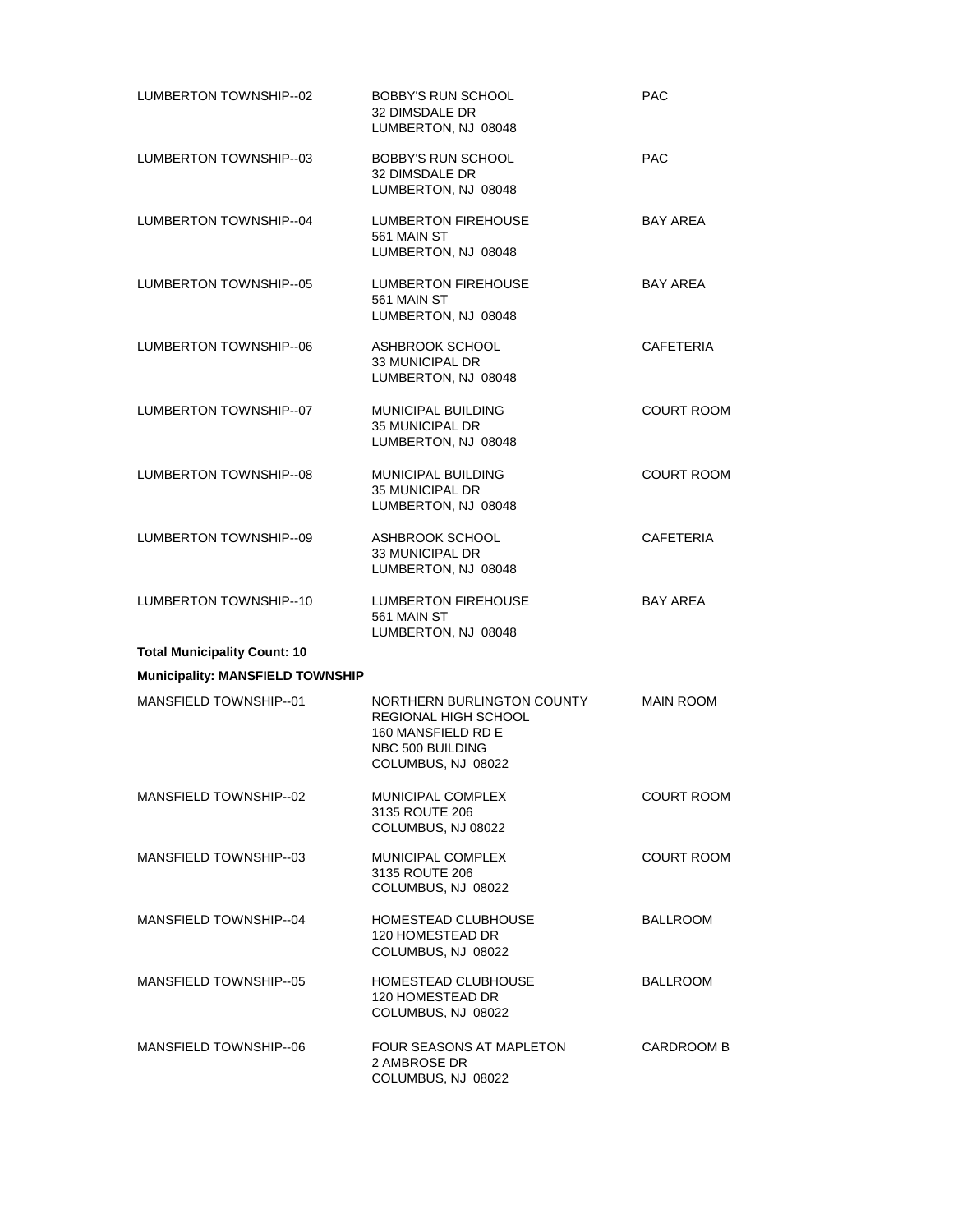| MANSFIELD TOWNSHIP-07                     | NORTHERN BURLINGTON COUNTY<br>REGIONAL HIGH SCHOOL<br>160 MANSFIELD RD E<br>NBC 500 BUILDING<br>COLUMBUS, NJ 08022 | <b>MAIN ROOM</b>     |
|-------------------------------------------|--------------------------------------------------------------------------------------------------------------------|----------------------|
| MANSFIELD TOWNSHIP--08                    | NORTHERN BURLINGTON COUNTY<br>REGIONAL HIGH SCHOOL<br>160 MANSFIELD RD E<br>NBC 500 BUILDING<br>COLUMBUS, NJ 08022 | <b>MAIN ROOM</b>     |
| <b>Total Municipality Count: 8</b>        |                                                                                                                    |                      |
| <b>Municipality: MAPLE SHADE TOWNSHIP</b> |                                                                                                                    |                      |
| MAPLE SHADE TOWNSHIP--01                  | V.F.W. POST #2445<br>914 E MAIN ST<br>MAPLE SHADE, NJ 08052                                                        | <b>MAIN ROOM</b>     |
| MAPLE SHADE TOWNSHIP--02                  | MUNICIPAL COMPLEX<br>200 STILES AVE<br>MAPLE SHADE, NJ 08052                                                       | <b>SENIOR'S ROOM</b> |
| MAPLE SHADE TOWNSHIP-03                   | MAPLE SHADE HIGH SCHOOL<br>(LIBRARY)<br><b>180 FREDERICK AVENUE</b><br>MAPLE SHADE, NJ 08052                       | <b>LIBRARY</b>       |
| MAPLE SHADE TOWNSHIP--04                  | STEINHAUER ELEMENTARY SCHOOL<br>25 N FELLOWSHIP RD<br>MAPLE SHADE, NJ 08052                                        | <b>NEW GYM</b>       |
| MAPLE SHADE TOWNSHIP--05                  | MAPLE SHADE 25 CLUB<br>60 RUDDEROW AVE<br>MAPLE SHADE, NJ 08052                                                    | <b>MAIN ROOM</b>     |
| MAPLE SHADE TOWNSHIP--06                  | MUNICIPAL COMPLEX<br>200 STILES AVE<br>MAPLE SHADE, NJ 08052                                                       | <b>SENIOR'S ROOM</b> |
| MAPLE SHADE TOWNSHIP--07                  | V.F.W. POST #2445<br>914 E MAIN ST<br>MAPLE SHADE, NJ 08052                                                        | <b>MAIN ROOM</b>     |
| MAPLE SHADE TOWNSHIP--08                  | MUNICIPAL COMPLEX<br>200 STILES AVE<br>MAPLE SHADE, NJ 08052                                                       | ALL PURPOSE ROOM     |
| MAPLE SHADE TOWNSHIP-09                   | STEINHAUER ELEMENTARY SCHOOL<br>25 N FELLOWSHIP RD<br>MAPLE SHADE, NJ 08052                                        | NEW GYM              |
| MAPLE SHADE TOWNSHIP-10                   | MUNICIPAL COMPLEX<br>200 STILES AVE<br>MAPLE SHADE, NJ 08052                                                       | REC ROOM             |
| MAPLE SHADE TOWNSHIP-11                   | MAPLE SHADE HIGH SCHOOL<br><b>180 FREDERICK AVENUE</b><br>MAPLE SHADE, NJ 08052                                    | LIBRARY              |
| MAPLE SHADE TOWNSHIP--12                  | MUNICIPAL COMPLEX<br>200 STILES AVE<br>MAPLE SHADE, NJ 08052                                                       | REC ROOM             |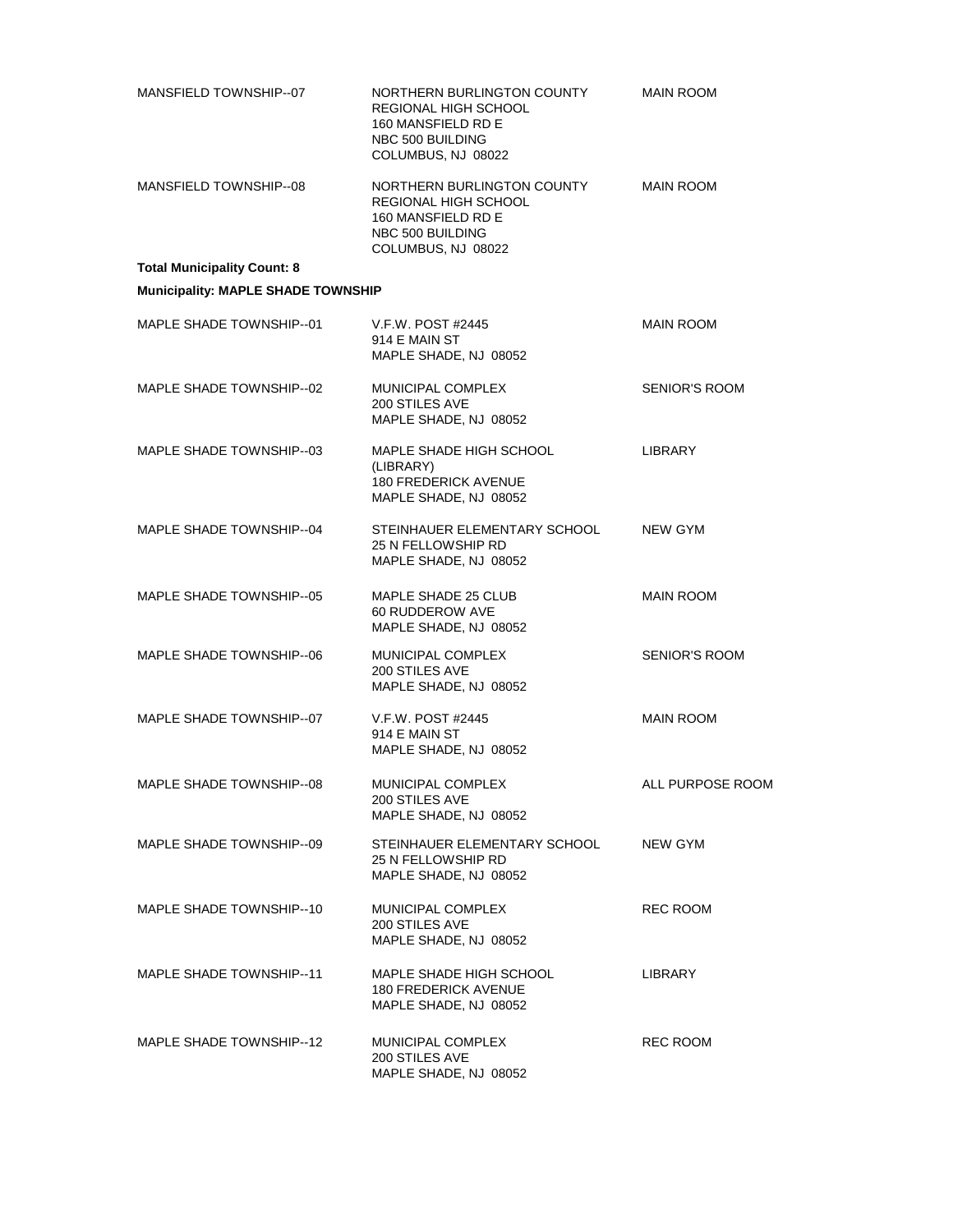| MAPLE SHADE TOWNSHIP--13                | MAPLE SHADE HIGH SCHOOL<br><b>180 FREDERICK AVENUE</b><br>MAPLE SHADE, NJ 08052            | LIBRARY               |
|-----------------------------------------|--------------------------------------------------------------------------------------------|-----------------------|
| MAPLE SHADE TOWNSHIP--14                | MAPLE SHADE 25 CLUB<br>60 RUDDEROW AVE<br>MAPLE SHADE, NJ 08052                            | <b>MAIN ROOM</b>      |
| MAPLE SHADE TOWNSHIP--15                | MAPLE SHADE 25 CLUB<br>60 RUDDEROW AVE<br>MAPLE SHADE, NJ 08052                            | <b>MAIN ROOM</b>      |
| MAPLE SHADE TOWNSHIP--16                | STEINHAUER ELEMENTARY SCHOOL<br>25 N FELLOWSHIP RD<br>MAPLE SHADE, NJ 08052                | NEW GYM               |
| MAPLE SHADE TOWNSHIP--17                | WATERGATE CONDOMINIUM<br><b>CLUBHOUSE</b><br>115 E. KINGS HIGHWAY<br>MAPLE SHADE, NJ 08052 | <b>COMMUNITY ROOM</b> |
| MAPLE SHADE TOWNSHIP--18                | MAPLE SHADE HIGH SCHOOL<br><b>180 FREDERICK AVENUE</b><br>MAPLE SHADE, NJ 08052            | <b>LIBRARY</b>        |
| MAPLE SHADE TOWNSHIP-19                 | FOX MEADOW GOLF CENTER<br>2880 RTE 73<br>MAPLE SHADE, NJ 08052                             | <b>CAFE AREA</b>      |
| <b>Total Municipality Count: 19</b>     |                                                                                            |                       |
| <b>Municipality: MEDFORD LAKES BORO</b> |                                                                                            |                       |
| MEDFORD LAKES BORO--01                  | OAKS HALL @MUNICIPAL CABIN<br>1 CABIN CIR<br>MEDFORD LAKES BORO, NJ 08055                  | OAKS HALL             |
| MEDFORD LAKES BORO--02                  | OAKS HALL @ MUNICIPAL CABIN<br>1 CABIN CIR<br>MEDFORD LAKES BORO, NJ 08055                 | OAKS HALL             |
| MEDFORD LAKES BORO--03                  | <b>VAUGHAN HALL</b><br><b>79 TECUMSEH TRAIL</b><br>MEDFORD LAKES BORO, NJ 08055            | <b>COMMUNITY ROOM</b> |
| MEDFORD LAKES BORO--04                  | <b>VAUGHAN HALL</b><br><b>79 TECUMSEH TRAIL</b><br>MEDFORD LAKES BORO, NJ 08055            | <b>COMMUNITY ROOM</b> |
| <b>Total Municipality Count: 4</b>      |                                                                                            |                       |
| <b>Municipality: MEDFORD TOWNSHIP</b>   |                                                                                            |                       |
| MEDFORD TOWNSHIP-01                     | PUBLIC SAFETY BUILDING<br>91 UNION ST<br>MEDFORD TOWNSHIP, NJ 08055                        | <b>COURT ROOM</b>     |
| MEDFORD TOWNSHIP--02                    | PUBLIC SAFETY BUILDING<br>91 UNION ST<br>MEDFORD TOWNSHIP, NJ 08055                        | <b>COURT ROOM</b>     |
| MEDFORD TOWNSHIP--03                    | <b>TAUNTON FORGE SCHOOL</b><br><b>32 EVERGREEN TRAIL</b><br>MEDFORD TOWNSHIP, NJ 08055     | <b>MEDIA CENTER</b>   |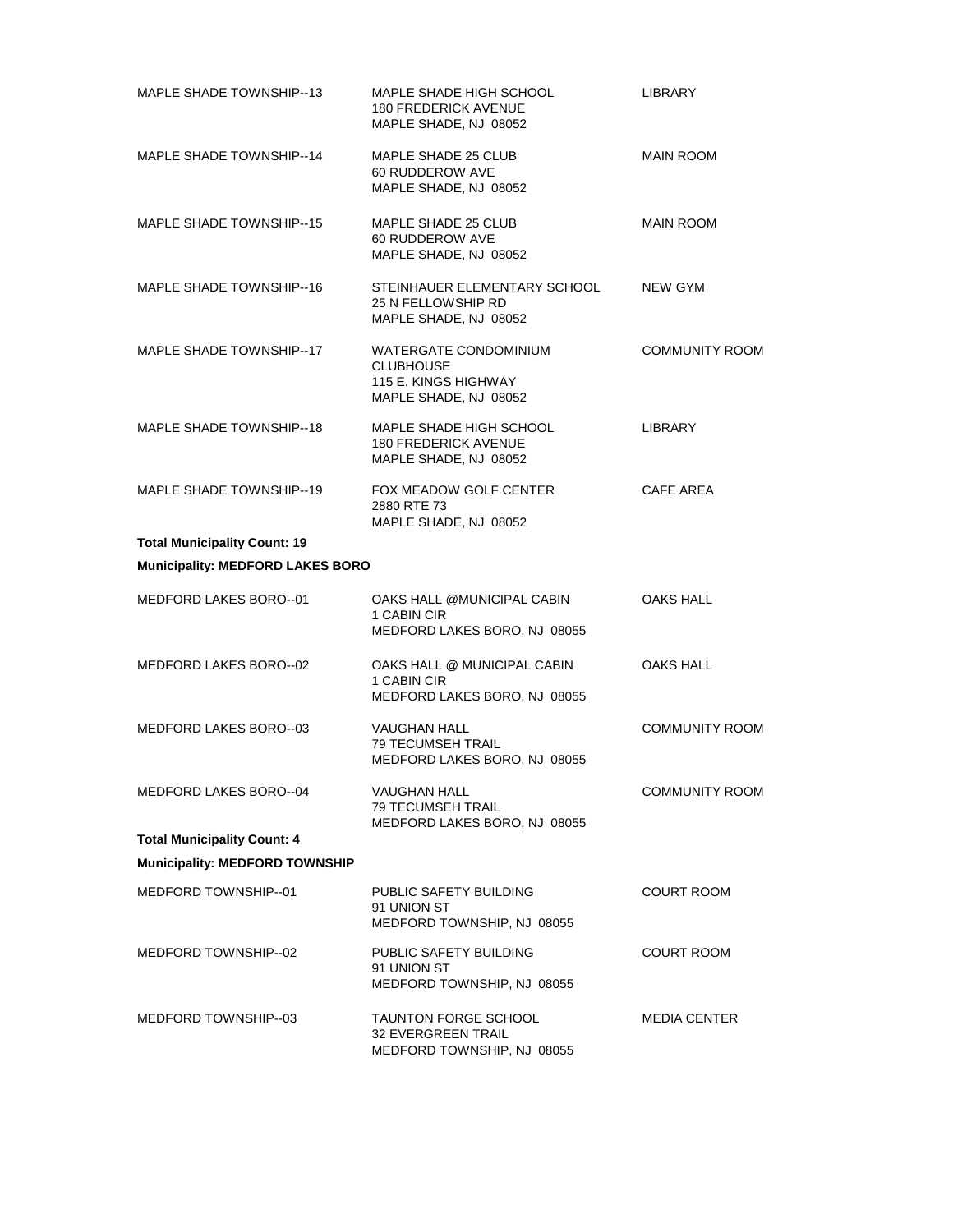| MEDFORD TOWNSHIP--04                | <b>EMS BUILDING</b><br>20 JACKSON ROAD<br>MEDFORD TOWNSHIP, NJ 08055                    | <b>MAIN ROOM</b>    |
|-------------------------------------|-----------------------------------------------------------------------------------------|---------------------|
| MEDFORD TOWNSHIP--05                | <b>TAUNTON FORGE SCHOOL</b><br><b>32 EVERGREEN TRAIL</b><br>MEDFORD TOWNSHIP, NJ 08055  | <b>MEDIA CENTER</b> |
| MEDFORD TOWNSHIP--06                | PUBLIC SAFETY BUILDING<br>91 UNION ST<br>MEDFORD TOWNSHIP, NJ 08055                     | <b>COURT ROOM</b>   |
| MEDFORD TOWNSHIP--07                | <b>CRANBERRY PINES SCHOOL</b><br>400 FAIRVIEW ROAD<br>MEDFORD TOWNSHIP, NJ 08055        | <b>GYM</b>          |
| MEDFORD TOWNSHIP--08                | <b>HAINES SCHOOL</b><br>162 STOKES ROAD<br>MEDFORD TOWNSHIP, NJ 08055                   | <b>MEDIA CENTER</b> |
| MEDFORD TOWNSHIP--09                | <b>MEDFORD LEAS</b><br>1 MEDFORD LEAS WAY<br>MEDFORD TOWNSHIP, NJ 08055                 | LINDEN ROOM         |
| MEDFORD TOWNSHIP--10                | <b>EMS BUILDING</b><br>20 JACKSON RD<br>MEDFORD TOWNSHIP, NJ 08055                      | <b>MAIN ROOM</b>    |
| MEDFORD TOWNSHIP--11                | <b>CRANBERRY PINES SCHOOL</b><br>400 FAIRVIEW ROAD<br>MEDFORD TOWNSHIP, NJ 08055        | <b>GYM</b>          |
| MEDFORD TOWNSHIP--12                | SHAWNEE HIGH SCHOOL<br>600 TABERNACLE ROAD<br>MEDFORD TOWNSHIP, NJ 08055                | <b>ATRIUM</b>       |
| MEDFORD TOWNSHIP--13                | <b>CRANBERRY PINES SCHOOL</b><br>400 FAIRVIEW ROAD<br>MEDFORD TOWNSHIP, NJ 08055        | <b>GYM</b>          |
| MEDFORD TOWNSHIP--14                | SHAWNEE HIGH SCHOOL<br>600 TABERNACLE ROAD<br>MEDFORD TOWNSHIP, NJ 08055                | <b>ATRIUM</b>       |
| MEDFORD TOWNSHIP--15                | <b>TAUNTON FORGE SCHOOL</b><br><b>32 EVERGREEN TRAIL</b><br>MEDFORD TOWNSHIP, NJ 08055  | <b>MEDIA CENTER</b> |
| MEDFORD TOWNSHIP--16                | <b>CRANBERRY PINES SCHOOL</b><br>400 FAIRVIEW ROAD<br>MEDFORD TOWNSHIP, NJ 08055        | <b>GYM</b>          |
| MEDFORD TOWNSHIP--17                | <b>BOB BENDE PARK BUILDING</b><br>293 MEDFORD-MT HOLLY RD<br>MEDFORD TOWNSHIP, NJ 08055 | MAIN ROOM           |
| <b>Total Municipality Count: 17</b> |                                                                                         |                     |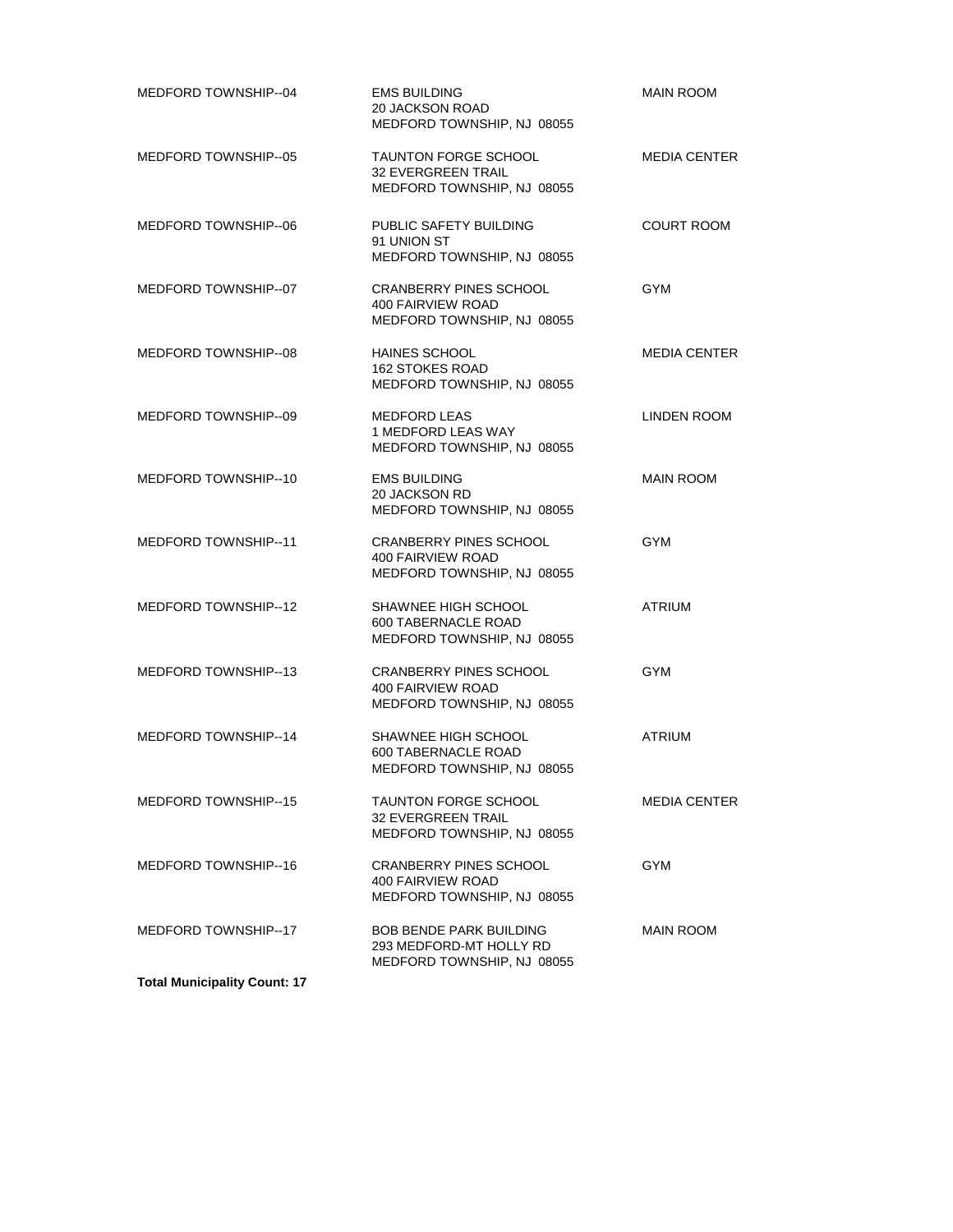# **Municipality: MOORESTOWN TOWNSHIP**

| MOORESTOWN TOWNSHIP--01 | LENOLA FIREHOUSE<br>229 N LENOLA RD<br>MOORESTOWN TOWNSHIP, NJ 08057                                       |                         |
|-------------------------|------------------------------------------------------------------------------------------------------------|-------------------------|
| MOORESTOWN TOWNSHIP-02  | <b>LENOLA FIREHOUSE</b><br>229 N LENOLA RD<br>MOORESTOWN TOWNSHIP, NJ 08057                                |                         |
| MOORESTOWN TOWNSHIP-03  | LENOLA FIREHOUSE<br>229 N LENOLA RD<br>MOORESTOWN TOWNSHIP, NJ 08057                                       |                         |
| MOORESTOWN TOWNSHIP--04 | FIRST UNITED METHODIST CHURCH<br>CAMDEN & PLEASANT VALLEY AVES<br>MOORESTOWN TOWNSHIP, NJ 08057            | <b>SOCIAL HALL</b>      |
| MOORESTOWN TOWNSHIP--05 | FIRST UNITED METHODIST CHURCH<br><b>CAMDEN &amp; PLEASANT VALLEY AVES</b><br>MOORESTOWN TOWNSHIP, NJ 08057 | <b>SOCIAL HALL</b>      |
| MOORESTOWN TOWNSHIP--06 | MOORESTOWN ESTATES ASSISTED<br><b>LIVING</b><br>1205 N CHURCH ST<br>MOORESTOWN TOWNSHIP, NJ 08057          |                         |
| MOORESTOWN TOWNSHIP-07  | MOORESTOWN HOSE COMPANY #1<br>261 W MAIN ST<br>MOORESTOWN TOWNSHIP, NJ 08057                               |                         |
| MOORESTOWN TOWNSHIP--08 | FIRST UNITED METHODIST CHURCH<br>CAMDEN & PLEASANT VALLEY AVES<br>MOORESTOWN TOWNSHIP, NJ 08057            | SOCIAL HALL             |
| MOORESTOWN TOWNSHIP--09 | THE EVERGREENS<br>309 BRIDGEBORO RD<br>MOORESTOWN TOWNSHIP, NJ 08057                                       | <b>LAMONTE HALL</b>     |
| MOORESTOWN TOWNSHIP-10  | FIRST PRESBYTERIAN CHURCH<br>101 BRIDGEBORO ROAD<br>MOORESTOWN TOWNSHIP, NJ 08057                          | <b>COMMONS ROOM</b>     |
| MOORESTOWN TOWNSHIP--11 | MOORESTOWN TOWN HALL<br>111 W SECOND ST<br>MOORESTOWN TOWNSHIP, NJ 08057                                   | <b>COUNCIL CHAMBERS</b> |
| MOORESTOWN TOWNSHIP--12 | <b>MOORESTOWN TOWN HALL</b><br>111 W SECOND ST<br>MOORESTOWN TOWNSHIP, NJ 08057                            | COUNCIL CHAMBERS        |
| MOORESTOWN TOWNSHIP--13 | MOORESTOWN HOSE COMPANY #1<br>261 W MAIN ST<br>MOORESTOWN TOWNSHIP, NJ 08057                               |                         |
| MOORESTOWN TOWNSHIP-14  | THE EVERGREENS<br>309 BRIDGEBORO RD<br>MOORESTOWN TOWNSHIP, NJ 08057                                       | <b>LAMONTE HALL</b>     |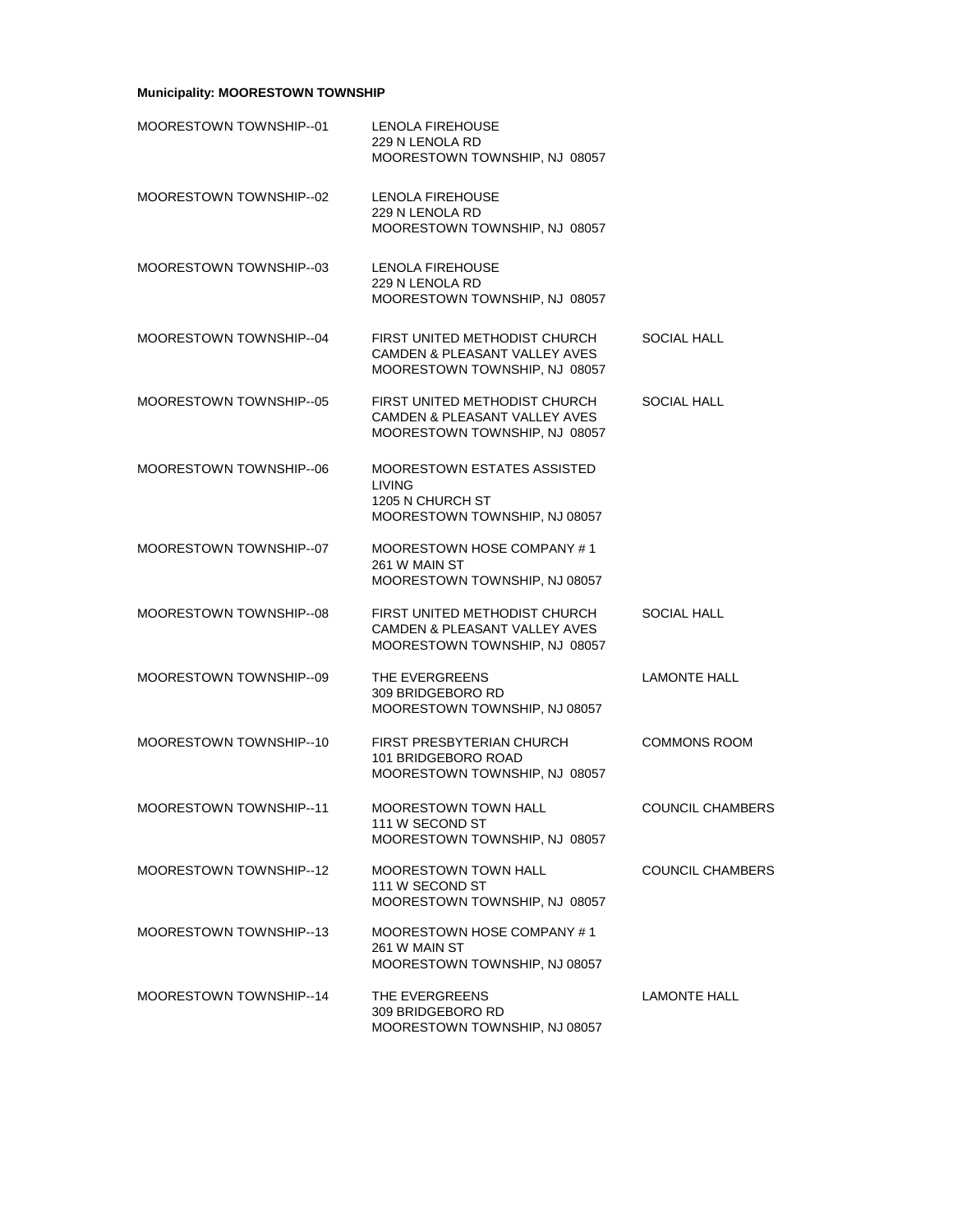| MOORESTOWN TOWNSHIP--15                   | LUTHERAN HOME<br>255 E MAIN ST<br>MOORESTOWN TOWNSHIP, NJ 08057                                                      | SOCIAL HALL     |
|-------------------------------------------|----------------------------------------------------------------------------------------------------------------------|-----------------|
| MOORESTOWN TOWNSHIP--16                   | LUTHERAN HOME<br>255 E MAIN ST<br>MOORESTOWN TOWNSHIP, NJ 08057                                                      | SOCIAL HALL     |
| MOORESTOWN TOWNSHIP-17                    | RELIEF ENGINE COMPANY<br>222 CHESTER AVE<br>MOORESTOWN TOWNSHIP, NJ 08057                                            |                 |
| MOORESTOWN TOWNSHIP-18                    | <b>BURLINGTON COUNTY</b><br><b>AGRICULTURE CENTER</b><br>500 CENTERTON ROAD<br>MOORESTOWN TOWNSHIP, NJ 08057         |                 |
| MOORESTOWN TOWNSHIP--19                   | <b>BURLINGTON COUNTY</b><br><b>AGRICULTURE CENTER</b><br>500 CENTERTON ROAD<br>MOORESTOWN TOWNSHIP, NJ 08057         |                 |
| MOORESTOWN TOWNSHIP-20                    | <b>BURLINGTON COUNTY</b><br><b>AGRICULTURE CENTER</b><br>500 CENTERTON ROAD<br>MOORESTOWN TOWNSHIP, NJ 08057         |                 |
| <b>Total Municipality Count: 20</b>       |                                                                                                                      |                 |
| <b>Municipality: MOUNT HOLLY TOWNSHIP</b> |                                                                                                                      |                 |
| MOUNT HOLLY TOWNSHIP--01                  | SAMUEL MILLER SENIOR HOUSING<br><b>FACILITY</b><br><b>256 CLIFTON AVE</b><br>MOUNT HOLLY TOWNSHIP, NJ 08060          | <b>SOLARIUM</b> |
| MOUNT HOLLY TOWNSHIP--02                  | RANCOCAS VALLEY HIGH SCHOOL<br>520 JACKSONVILLE RD<br>MOUNT HOLLY TOWNSHIP, NJ 08060                                 | <b>PAC</b>      |
| MOUNT HOLLY TOWNSHIP--03                  | <b>MOUNT HOLLY TWP MUNICIPAL</b><br><b>BUILDING</b><br>23 WASHINGTON ST<br>MOUNT HOLLY TOWNSHIP, NJ 08060            |                 |
| MOUNT HOLLY TOWNSHIP--04                  | AMERICA EMERGENCY SQUAD<br>MILL STREET & MT. HOLLY AVENUE<br>MOUNT HOLLY TOWNSHIP, NJ 08060                          |                 |
| MOUNT HOLLY TOWNSHIP-05                   | <b>MOUNT HOLLY TWP MUNICIPAL</b><br><b>BUILDING</b><br><b>23 WASHINGTON STREET</b><br>MOUNT HOLLY TOWNSHIP, NJ 08060 |                 |
| MOUNT HOLLY TOWNSHIP-06                   | <b>MOUNT HOLLY TWP MUNICIPAL</b><br><b>BUILDING</b><br>23 WASHINGTON STREET<br>MOUNT HOLLY TOWNSHIP, NJ 08060        |                 |
| MOUNT HOLLY TOWNSHIP-07                   | RANCOCAS VALLEY HIGH SCHOOL<br>520 JACKSONVILLE RD<br>MOUNT HOLLY TOWNSHIP, NJ 08060                                 | <b>PAC</b>      |
| <b>Total Municipality Count: 7</b>        |                                                                                                                      |                 |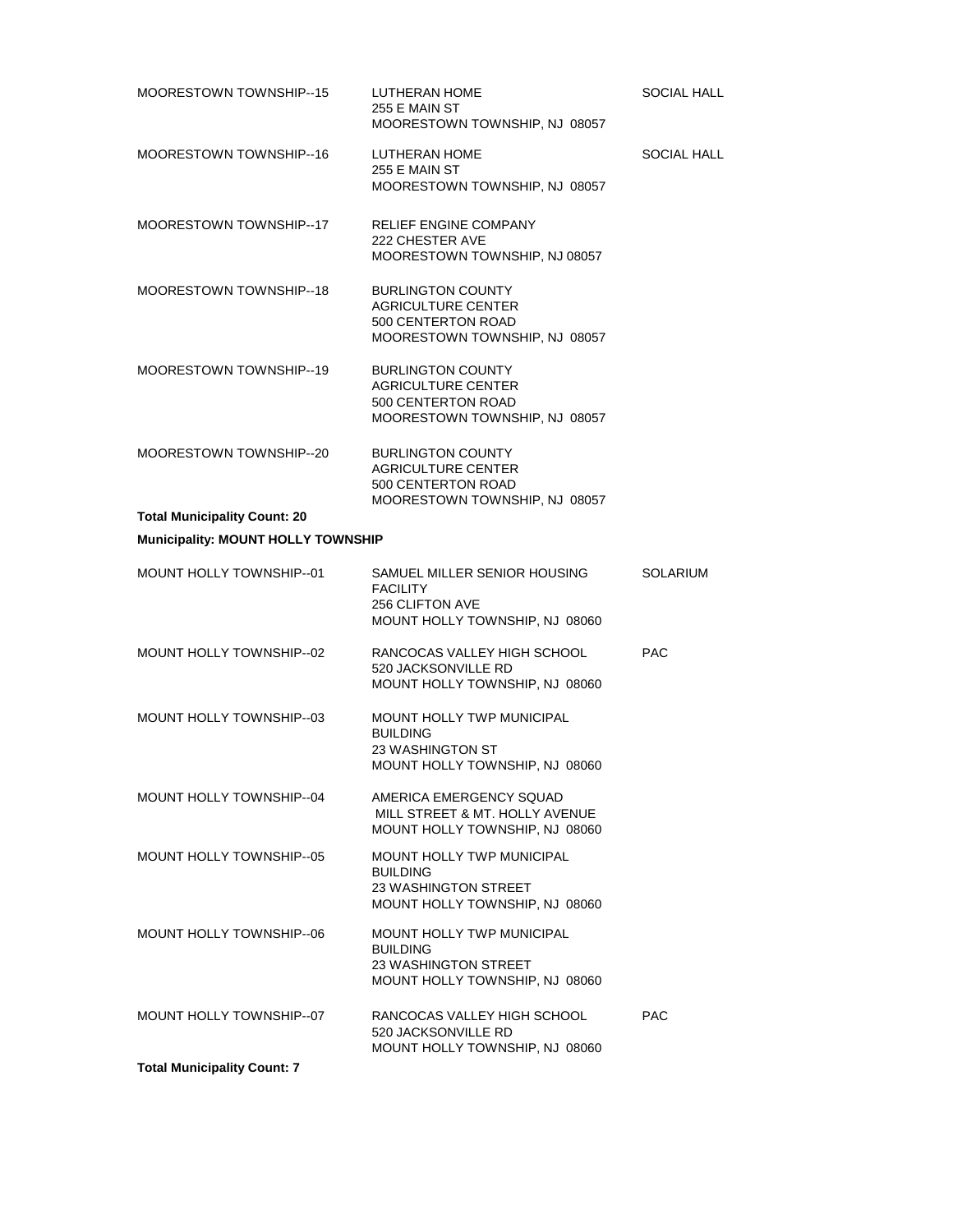# **Municipality: MOUNT LAUREL TOWNSHIP**

| MOUNT LAUREL TOWNSHIP--01       | <b>FIRE DISTRICT HEADQUARTERS</b><br>69 ELBO LN<br>MOUNT LAUREL TOWNSHIP, NJ 08054                 |                    |
|---------------------------------|----------------------------------------------------------------------------------------------------|--------------------|
| MOUNT LAUREL TOWNSHIP-02        | FLEETWOOD SCHOOL<br>231 FLEETWOOD AVE<br>MOUNT LAUREL TOWNSHIP, NJ 08054                           | <b>LIBRARY</b>     |
| MOUNT LAUREL TOWNSHIP--03       | <b>COUNTRYSIDE SCHOOL</b><br>115 SCHOOLHOUSE LN<br>MOUNT LAUREL TOWNSHIP, NJ 08054                 | <b>FRONT FOYER</b> |
| MOUNT LAUREL TOWNSHIP--04       | FLEETWOOD SCHOOL<br>231 FLEETWOOD AVE<br>MOUNT LAUREL TOWNSHIP, NJ 08054                           | LIBRARY            |
| MOUNT LAUREL TOWNSHIP--05       | <b>LARCHMONT SCHOOL</b><br>301 LARCHMONT BLVD<br>MOUNT LAUREL TOWNSHIP, NJ 08054                   | <b>LIBRARY</b>     |
| MOUNT LAUREL TOWNSHIP--06       | PARKWAY SCHOOL<br>142 RAMBLEWOOD PKWY<br>MOUNT LAUREL TOWNSHIP, NJ 08054                           | <b>LIBRARY</b>     |
| MOUNT LAUREL TOWNSHIP--07       | <b>COUNTRYSIDE SCHOOL</b><br>115 SCHOOLHOUSE LN<br>MOUNT LAUREL TOWNSHIP, NJ 08054                 | <b>FRONT FOYER</b> |
| MOUNT LAUREL TOWNSHIP--08       | PARKWAY SCHOOL<br>142 RAMBLEWOOD PKWY<br>MOUNT LAUREL TOWNSHIP, NJ 08054                           | LIBRARY            |
| MOUNT LAUREL TOWNSHIP--09       | PARKWAY SCHOOL<br>142 RAMBLEWOOD PKWY<br>MOUNT LAUREL TOWNSHIP, NJ 08054                           | <b>LIBRARY</b>     |
| MOUNT LAUREL TOWNSHIP--10       | <b>FELLOWSHIP SQUAD BLDG</b><br>1051 S CHURCH ST<br>MOUNT LAUREL TOWNSHIP, NJ 08054                |                    |
| MOUNT LAUREL TOWNSHIP--11       | MOUNT LAUREL FREE PUBLIC LIBRARY<br>100 WALT WHITMAN AVE<br>MOUNT LAUREL TOWNSHIP, NJ 08054        |                    |
| MOUNT LAUREL TOWNSHIP--12       | NEW COVENANT PRESBYTERIAN<br><b>CHURCH</b><br><b>CREEK ROAD</b><br>MOUNT LAUREL TOWNSHIP, NJ 08054 |                    |
| <b>MOUNT LAUREL TOWNSHIP-13</b> | FELLOWSHIP SQUAD BLDG<br>1051 S CHURCH ST<br>MOUNT LAUREL TOWNSHIP, NJ 08054                       |                    |
| MOUNT LAUREL TOWNSHIP--14       | <b>LARCHMONT SCHOOL</b><br>301 LARCHMONT BLVD<br>MOUNT LAUREL TOWNSHIP, NJ 08054                   | LIBRARY            |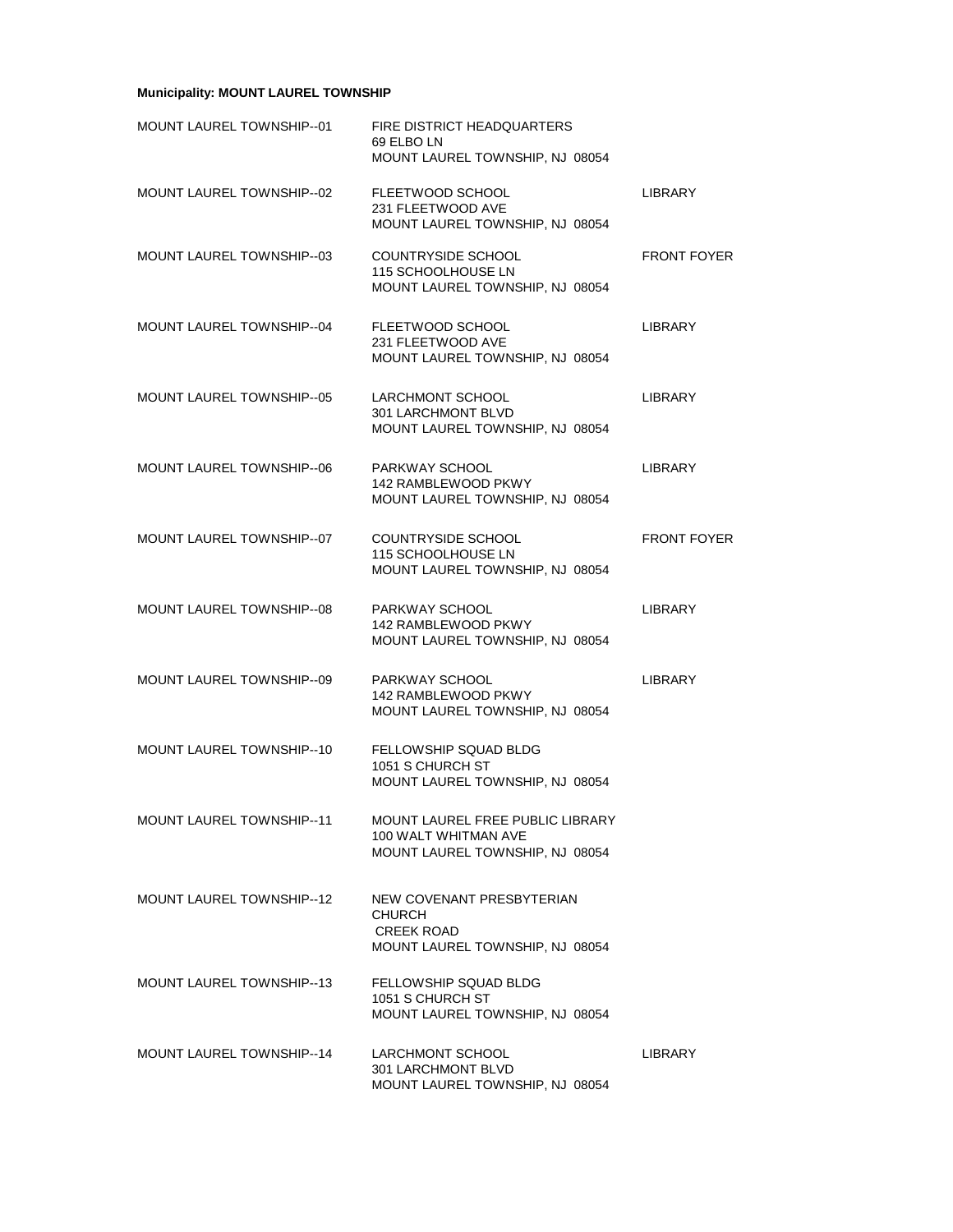| <b>MOUNT LAUREL TOWNSHIP--15</b>    | <b>FIRE DISTRICT HEADQUARTERS</b><br>69 ELBO LN<br>MOUNT LAUREL TOWNSHIP, NJ 08054                 |                         |
|-------------------------------------|----------------------------------------------------------------------------------------------------|-------------------------|
| <b>MOUNT LAUREL TOWNSHIP--16</b>    | THOMAS HARRINGTON MIDDLE<br><b>SCHOOL</b><br>514 MT LAUREL RD<br>MOUNT LAUREL TOWNSHIP, NJ 08054   | <b>AUDITORIUM LOBBY</b> |
| MOUNT LAUREL TOWNSHIP--17           | <b>MOUNT LAUREL COMMUNITY CENTER</b><br>100 MOUNT LAUREL RD<br>MOUNT LAUREL TOWNSHIP, NJ 08054     |                         |
| <b>MOUNT LAUREL TOWNSHIP--18</b>    | MOUNT LAUREL EMS BUILDING<br>201 MASONVILLE RD<br>MOUNT LAUREL TOWNSHIP, NJ 08054                  |                         |
| MOUNT LAUREL TOWNSHIP--19           | LARCHMONT SCHOOL<br><b>301 LARCHMONT BLVD</b><br>MOUNT LAUREL TOWNSHIP, NJ 08054                   | LIBRARY                 |
| <b>MOUNT LAUREL TOWNSHIP--20</b>    | <b>MOUNT LAUREL FREE PUBLIC LIBRARY</b><br>100 WALT WHITMAN AVE<br>MOUNT LAUREL TOWNSHIP, NJ 08054 |                         |
| <b>MOUNT LAUREL TOWNSHIP-21</b>     | HILLSIDE SCHOOL<br>1370 HAINESPORT RD<br>MOUNT LAUREL TOWNSHIP, NJ 08054                           | <b>LIBRARY</b>          |
| <b>MOUNT LAUREL TOWNSHIP--22</b>    | <b>MOUNT LAUREL COMMUNITY CENTER</b><br>100 MOUNT LAUREL RD<br>MOUNT LAUREL TOWNSHIP, NJ 08054     |                         |
| <b>MOUNT LAUREL TOWNSHIP-23</b>     | HILLSIDE SCHOOL<br>1370 HAINESPORT RD<br>MOUNT LAUREL TOWNSHIP, NJ 08054                           | <b>LIBRARY</b>          |
| MOUNT LAUREL TOWNSHIP--24           | THOMAS HARRINGTON MIDDLE<br><b>SCHOOL</b><br>514 MT LAUREL RD<br>MOUNT LAUREL TOWNSHIP, NJ 08054   | AUDITORIUM LOBBY        |
| <b>MOUNT LAUREL TOWNSHIP--25</b>    | <b>MOUNT LAUREL EMS BUILDING</b><br>201 MASONVILLE RD<br>MOUNT LAUREL TOWNSHIP, NJ 08054           |                         |
| <b>MOUNT LAUREL TOWNSHIP--26</b>    | <b>MOUNT LAUREL EMS BUILDING</b><br>201 MASONVILLE RD<br>MOUNT LAUREL TOWNSHIP, NJ 08054           |                         |
| MOUNT LAUREL TOWNSHIP--27           | THOMAS HARRINGTON MIDDLE<br><b>SCHOOL</b><br>514 MT LAUREL RD<br>MOUNT LAUREL TOWNSHIP, NJ 08054   | <b>AUDITORIUM LOBBY</b> |
| <b>Total Municipality Count: 27</b> |                                                                                                    |                         |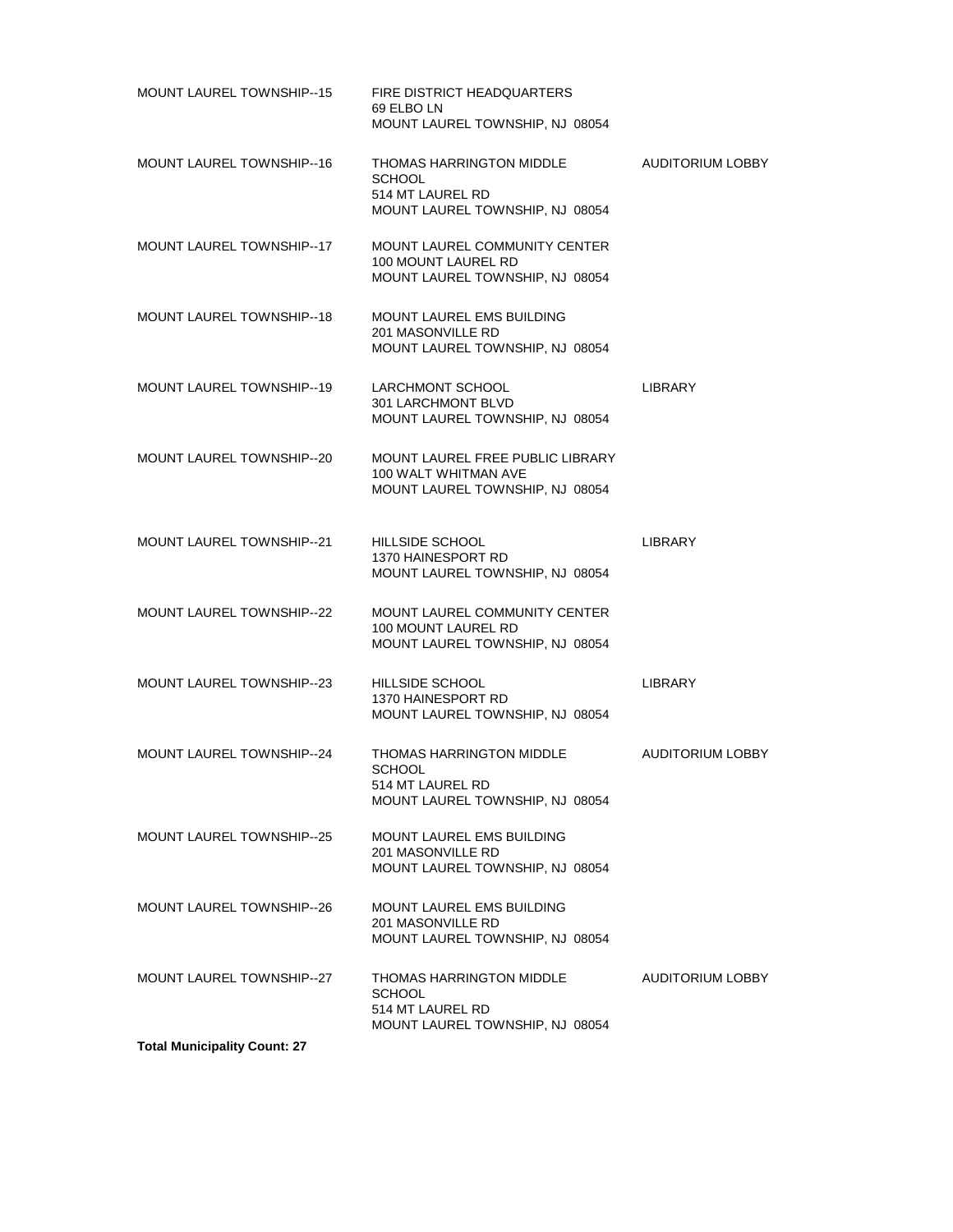# **Municipality: NEW HANOVER TOWNSHIP**

| NEW HANOVER TOWNSHIP--01                                                | <b>MUNICIPAL BUILDING</b><br>2 HOCKAMICK RD<br>NEW HANOVER TOWNSHIP, NJ 08511                  | COURT ROOM |
|-------------------------------------------------------------------------|------------------------------------------------------------------------------------------------|------------|
| <b>Total Municipality Count: 1</b>                                      |                                                                                                |            |
| Municipality: NORTH HANOVER TOWNSHIP                                    |                                                                                                |            |
| NORTH HANOVER TOWNSHIP-01                                               | JEANETTE BOWERS COMMUNITY<br><b>CENTER</b><br>SCHOOLHOUSE ROAD<br>JACOBSTOWN, NJ 08562         |            |
| NORTH HANOVER TOWNSHIP--02                                              | JEANETTE BOWERS COMMUNITY<br><b>CENTER</b><br>SCHOOLHOUSE ROAD<br>JACOBSTOWN, NJ 08562         |            |
| NORTH HANOVER TOWNSHIP-03                                               | NORTH HANOVER TWP MUNICIPAL<br><b>BLDG</b><br>41 SCHOOLHOUSE RD<br>JACOBSTOWN, NJ 08562        |            |
| <b>Total Municipality Count: 3</b><br><b>Municipality: PALMYRA BORO</b> |                                                                                                |            |
| PALMYRA BORO--01                                                        | PALMYRA COMMUNITY CENTER<br>30 W BROAD ST<br>PALMYRA BORO, NJ 08065                            | <b>GYM</b> |
| PALMYRA BORO--02                                                        | PALMYRA COMMUNITY CENTER<br>30 W BROAD ST<br>PALMYRA BORO, NJ 08065                            | GYM        |
| PALMYRA BORO--03                                                        | PALMYRA COMMUNITY CENTER<br>30 W BROAD ST<br>PALMYRA BORO, NJ 08065                            | <b>GYM</b> |
| PALMYRA BORO-04                                                         | PALMYRA COMMUNITY CENTER<br>30 W BROAD ST<br>PALMYRA BORO, NJ 08065                            | <b>GYM</b> |
| PALMYRA BORO--05                                                        | PALMYRA COMMUNITY CENTER<br>30 W BROAD ST<br>PALMYRA BORO, NJ 08065                            | <b>GYM</b> |
| PALMYRA BORO--06                                                        | PALMYRA HARBOUR CONDOMINIUM<br><b>ASSOCIATION</b><br>2000 HARBOUR DR<br>PALMYRA BORO, NJ 08065 |            |
| PALMYRA BORO--07                                                        | PALMYRA COMMUNITY CENTER<br>30 W BROAD ST<br>PALMYRA BORO, NJ 08065                            | <b>GYM</b> |
| PALMYRA BORO-08                                                         | PALMYRA COMMUNITY CENTER<br>30 W BROAD ST<br>PALMYRA BORO, NJ 08065                            | GYM        |
| PALMYRA BORO-09                                                         | PALMYRA HARBOUR CONDOMINIUM<br><b>ASSOCIATION</b><br>2000 HARBOUR DR<br>PALMYRA BORO, NJ 08065 |            |
| <b>Total Municipality Count: 9</b>                                      |                                                                                                |            |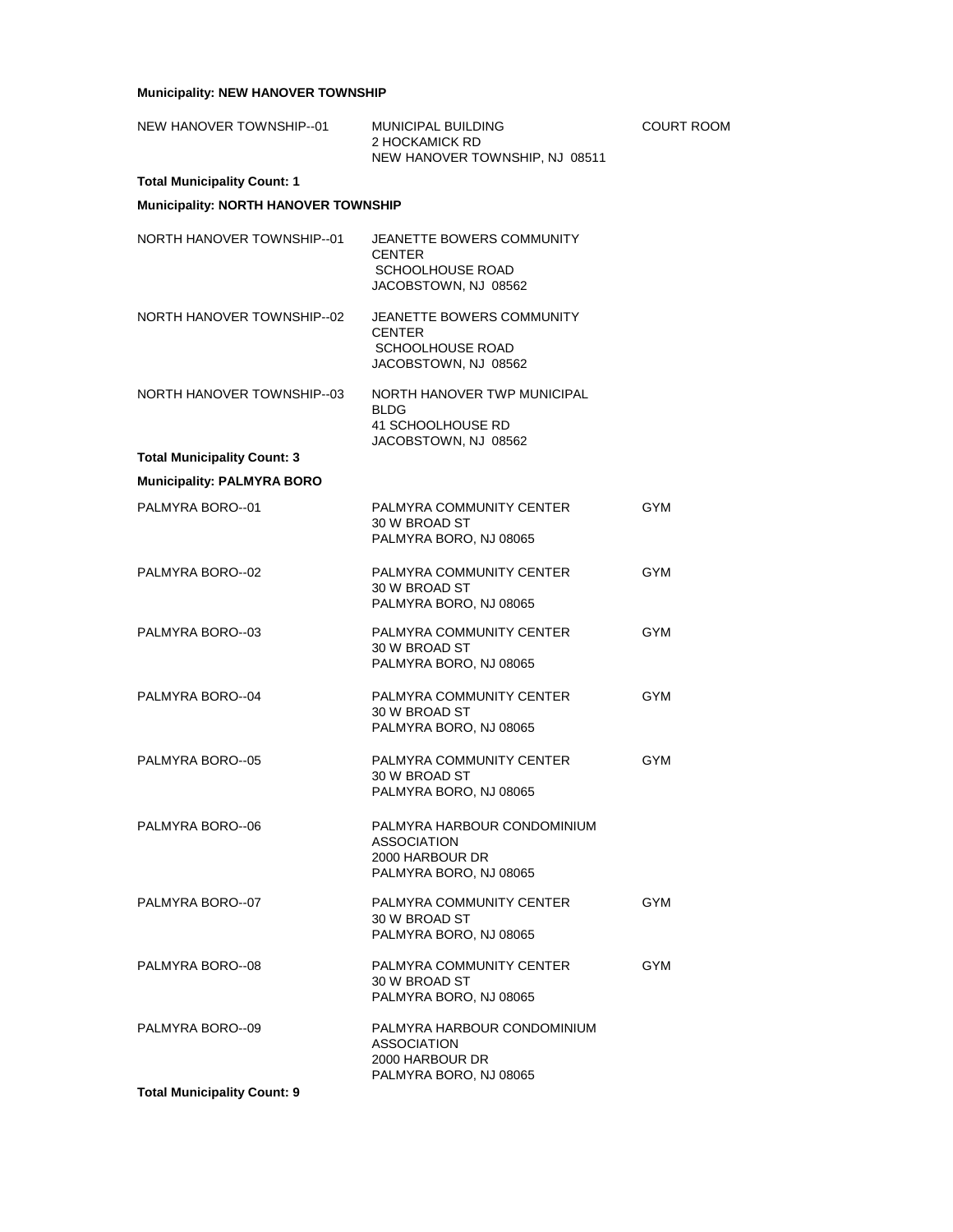# **Municipality: PEMBERTON BORO**

| PEMBERTON BORO-01                       | MUNICIPAL BUILDING<br>50 EGBERT ST<br>PEMBERTON BORO, NJ 08068                                       | <b>COURT ROOM</b>     |
|-----------------------------------------|------------------------------------------------------------------------------------------------------|-----------------------|
| <b>Total Municipality Count: 1</b>      |                                                                                                      |                       |
| <b>Municipality: PEMBERTON TOWNSHIP</b> |                                                                                                      |                       |
| PEMBERTON TOWNSHIP--01                  | BROWNS MILLS VOLUNTEER FIRE<br>COMPANY#1<br><b>15 TRENTON ROAD</b>                                   | MAIN BAY              |
| PEMBERTON TOWNSHIP-02                   | BROWNS MILLS VOLUNTEER FIRE<br>COMPANY#1<br>15 TRENTON ROAD                                          | <b>MAIN BAY</b>       |
| PEMBERTON TOWNSHIP-03                   | BROWNS MILLS VOLUNTEER FIRE<br>COMPANY#1<br><b>15 TRENTON ROAD</b>                                   | <b>MAIN BAY</b>       |
| PEMBERTON TOWNSHIP-04                   | PEMBERTON LIBRARY<br>16 BROADWAY<br>BROWNS MILLS, NJ 08015                                           |                       |
| PEMBERTON TOWNSHIP-05                   | PEMBERTON LIBRARY<br><b>16 BROADWAY</b><br>BROWNS MILLS, NJ 08015                                    |                       |
| PEMBERTON TOWNSHIP-06                   | NESBIT COMMUNITY CENTER<br>1 ANDERSON ROAD<br>PEMBERTON TOWNSHIP, NJ 08068                           | <b>COMMUNITY ROOM</b> |
| PEMBERTON TOWNSHIP-07                   | DOMINIQUE JOHNSON RECREATION<br><b>CENTER</b><br>101 SCRAPETOWN ROAD<br>PEMBERTON TOWNSHIP, NJ 08068 |                       |
| PEMBERTON TOWNSHIP-08                   | DOMINIQUE JOHNSON RECREATION<br><b>CENTER</b><br>101 SCRAPETOWN ROAD<br>PEMBERTON TOWNSHIP, NJ 08068 |                       |
| PEMBERTON TOWNSHIP--09                  | PEMBERTON TOWNSHIP MUNICIPAL<br>BLDG.<br>500 PEMBERTON - BROWNS MILLS RD<br>NEW LISBON, NJ 08064     |                       |
| PEMBERTON TOWNSHIP--10                  | PEMBERTON TOWNSHIP MUNICIPAL<br>BLDG.<br>500 PEMBERTON - BROWNS MILLS RD<br>NEW LISBON, NJ 08064     |                       |
| PEMBERTON TOWNSHIP-11                   | <b>COUNTRY LAKES CLUBHOUSE</b><br>69 TENSAW DRIVE<br>BROWNS MILLS, NJ 08015                          |                       |
| PEMBERTON TOWNSHIP--12                  | <b>COUNTRY LAKES CLUBHOUSE</b><br>69 TENSAW DRIVE<br>BROWNS MILLS, NJ 08015                          |                       |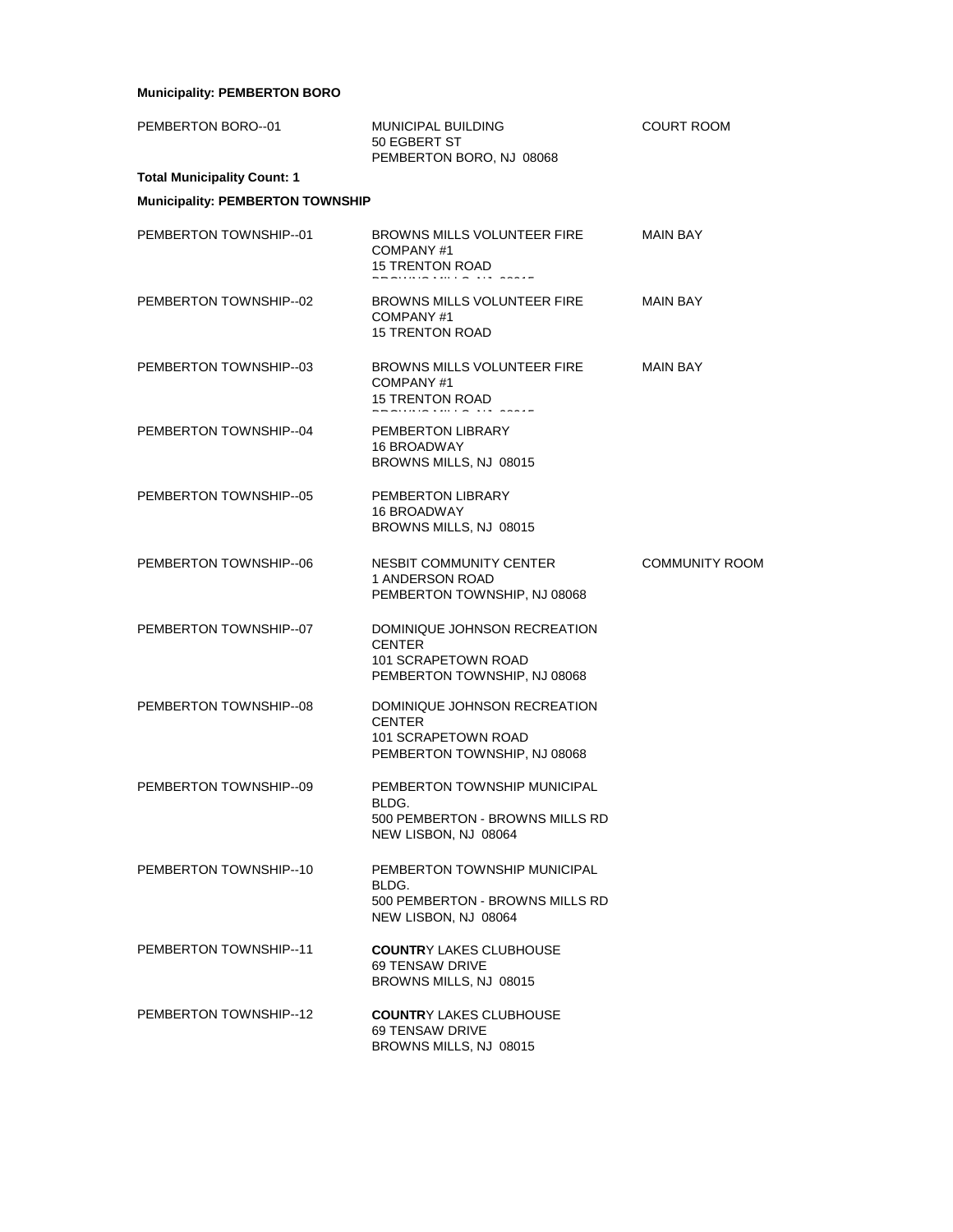| PEMBERTON TOWNSHIP-13                   | <b>PRESIDENTIAL LAKES FIRE &amp; RESCUE</b><br>SQUAD<br>703 NEW YORK RD<br>BROWNS MILLS, NJ 08015 |                     |
|-----------------------------------------|---------------------------------------------------------------------------------------------------|---------------------|
| PEMBERTON TOWNSHIP--14                  | <b>PRESIDENTIAL LAKES FIRE &amp; RESCUE</b><br>SQUAD<br>703 NEW YORK RD<br>BROWNS MILLS, NJ 08015 |                     |
| <b>Total Municipality Count: 14</b>     |                                                                                                   |                     |
| <b>Municipality: RIVERSIDE TOWNSHIP</b> |                                                                                                   |                     |
| RIVERSIDE TOWNSHIP-01                   | <b>RIVERSIDE FIRE CO</b><br>14 W SCOTT ST<br>RIVERSIDE TOWNSHIP, NJ 08075                         |                     |
| RIVERSIDE TOWNSHIP--02                  | RIVERSIDE FIRE CO<br>14 W SCOTT ST<br>RIVERSIDE TOWNSHIP, NJ 08075                                |                     |
| RIVERSIDE TOWNSHIP-03                   | RIVERSIDE FIRE CO<br>14 W SCOTT ST<br>RIVERSIDE TOWNSHIP, NJ 08075                                |                     |
| RIVERSIDE TOWNSHIP--04                  | RIVERSIDE ELEMENTARY SCHOOL<br><b>112 EAST WASHINGTON STREET</b><br>RIVERSIDE TOWNSHIP, NJ 08075  | <b>MEDIA CENTER</b> |
| RIVERSIDE TOWNSHIP--05                  | RIVERSIDE FIRE CO<br>14 W SCOTT ST<br>RIVERSIDE TOWNSHIP, NJ 08075                                |                     |
| RIVERSIDE TOWNSHIP-06                   | RIVERSIDE ELEMENTARY SCHOOL<br>112 EAST WASHINGTON STREET<br>RIVERSIDE TOWNSHIP, NJ 08075         | <b>MEDIA CENTER</b> |
| RIVERSIDE TOWNSHIP-07                   | RIVERSIDE ELEMENTARY SCHOOL<br>112 EAST WASHINGTON STREET<br>RIVERSIDE TOWNSHIP, NJ 08075         | <b>MEDIA CENTER</b> |
| RIVERSIDE TOWNSHIP-08                   | RIVERSIDE ELEMENTARY SCHOOL<br>112 EAST WASHINGTON STREET<br>RIVERSIDE TOWNSHIP, NJ 08075         | <b>MEDIA CENTER</b> |
| <b>Total Municipality Count: 8</b>      |                                                                                                   |                     |
| <b>Municipality: RIVERTON BORO</b>      |                                                                                                   |                     |
| RIVERTON BORO--01                       | RIVERTON PUBLIC SCHOOL<br>FIFTH & HOWARD STREETS<br>RIVERTON BORO, NJ 08077                       | ALL PURPOSE ROOM    |
| RIVERTON BORO-02                        | <b>RIVERTON PUBLIC SCHOOL</b><br><b>FIFTH &amp; HOWARD STREETS</b><br>RIVERTON BORO, NJ 08077     | ALL PURPOSE ROOM    |
| RIVERTON BORO--03                       | RIVERTON PUBLIC SCHOOL<br>FIFTH & HOWARD STREETS<br>RIVERTON BORO, NJ 08077                       | ALL PURPOSE ROOM    |

**Total Municipality Count: 3**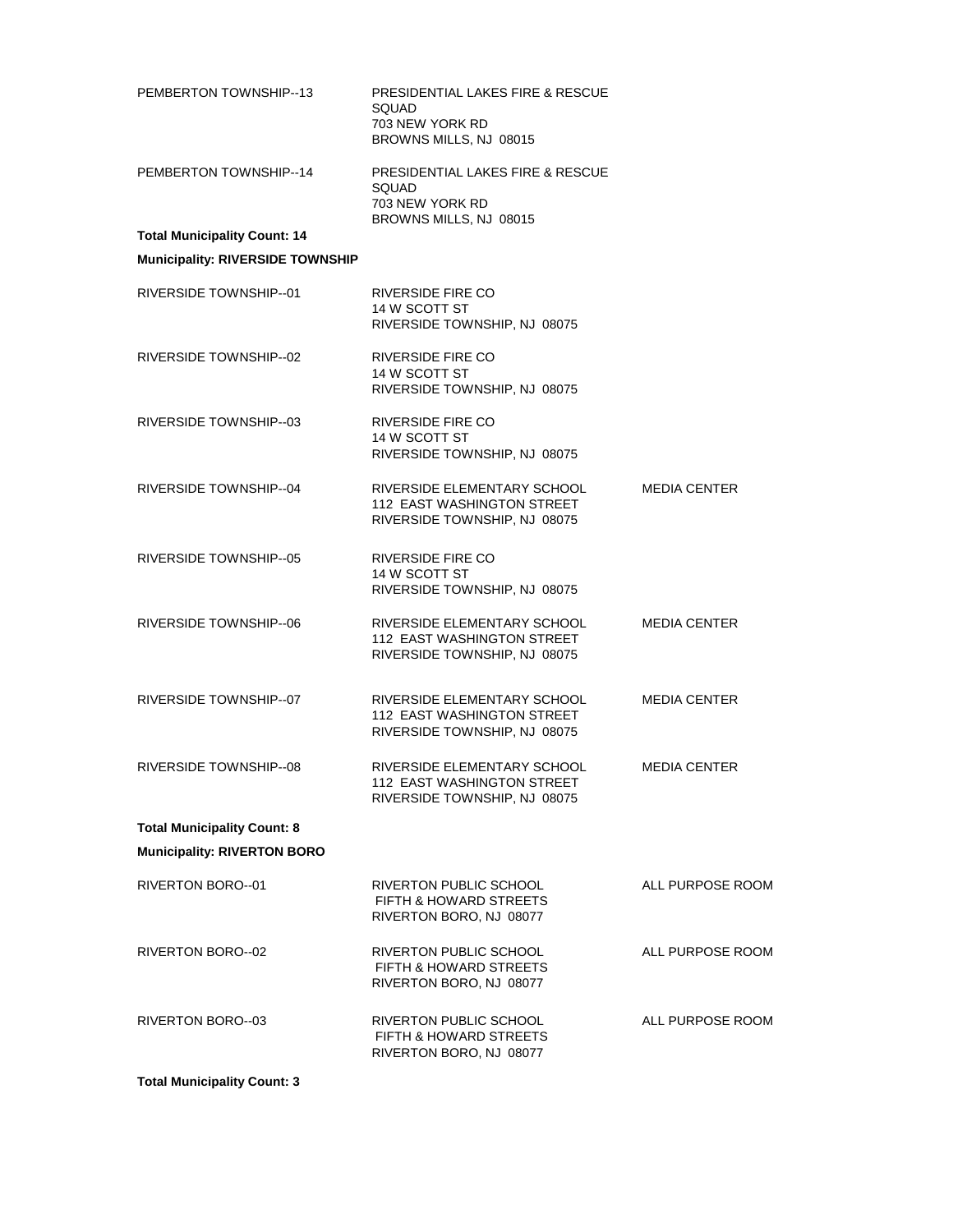# **Municipality: SHAMONG TOWNSHIP**

| SHAMONG TOWNSHIP--01                      | SHAMONG TOWNSHIP MUNICIPAL<br><b>BUILDING</b><br>105 WILLOW GROVE RD<br>SHAMONG TOWNSHIP, NJ 08088              |            |
|-------------------------------------------|-----------------------------------------------------------------------------------------------------------------|------------|
| SHAMONG TOWNSHIP--02                      | LENAPE REGIONAL HIGH SCHOOL<br><b>DISTRICT HEADQUARTERS</b><br>93 WILLOW GROVE RD<br>SHAMONG TOWNSHIP, NJ 08088 |            |
| SHAMONG TOWNSHIP--03                      | SHAMONG TOWNSHIP MUNICIPAL<br><b>BUILDING</b><br>105 WILLOW GROVE RD<br>SHAMONG TOWNSHIP, NJ 08088              |            |
| SHAMONG TOWNSHIP--04                      | LENAPE REGIONAL HIGH SCHOOL<br><b>DISTRICT HEADQUARTERS</b><br>93 WILLOW GROVE RD<br>SHAMONG TOWNSHIP, NJ 08088 |            |
| <b>Total Municipality Count: 4</b>        |                                                                                                                 |            |
| <b>Municipality: SOUTHAMPTON TOWNSHIP</b> |                                                                                                                 |            |
| SOUTHAMPTON TOWNSHIP-01                   | <b>VINCENTOWN FIREHOUSE</b><br>RACE ST<br>VINCENTOWN, NJ 08088                                                  |            |
| SOUTHAMPTON TOWNSHIP-02                   | <b>VINCENTOWN FIREHOUSE</b><br>RACE ST<br>VINCENTOWN, NJ 08088                                                  |            |
| SOUTHAMPTON TOWNSHIP-03                   | <b>VINCENTOWN FIREHOUSE</b><br>RACE ST<br>VINCENTOWN, NJ 08088                                                  |            |
| SOUTHAMPTON TOWNSHIP-04                   | <b>VINCENTOWN FIREHOUSE</b><br>RACE ST<br>VINCENTOWN, NJ 08088                                                  |            |
| SOUTHAMPTON TOWNSHIP--05                  | <b>LAUREL HALL</b><br>236 HUNTINGTON DR<br><b>LEISURETOWNE</b><br>SOUTHAMPTON TOWNSHIP, NJ 08088                |            |
| SOUTHAMPTON TOWNSHIP-06                   | <b>SETTLERS HALL</b><br>106 PLYMOUTH CT S<br><b>LEISURETOWNE</b><br>SOUTHAMPTON TOWNSHIP, NJ 08088              |            |
| <b>Total Municipality Count: 6</b>        |                                                                                                                 |            |
| <b>Municipality: SPRINGFIELD TOWNSHIP</b> |                                                                                                                 |            |
| SPRINGFIELD TOWNSHIP-01                   | <b>MUNICIPAL BUILDING</b><br>2159 JACKSONVILLE-JOBSTOWN ROAD<br>JOBSTOWN, NJ 08041                              | COURT ROOM |
| SPRINGFIELD TOWNSHIP--02                  | JACKSONVILLE COMMUNITY CENTER<br>1791 JACKSONVILLE-JOBSTOWN RD<br>BORDENTOWN, NJ 08505                          |            |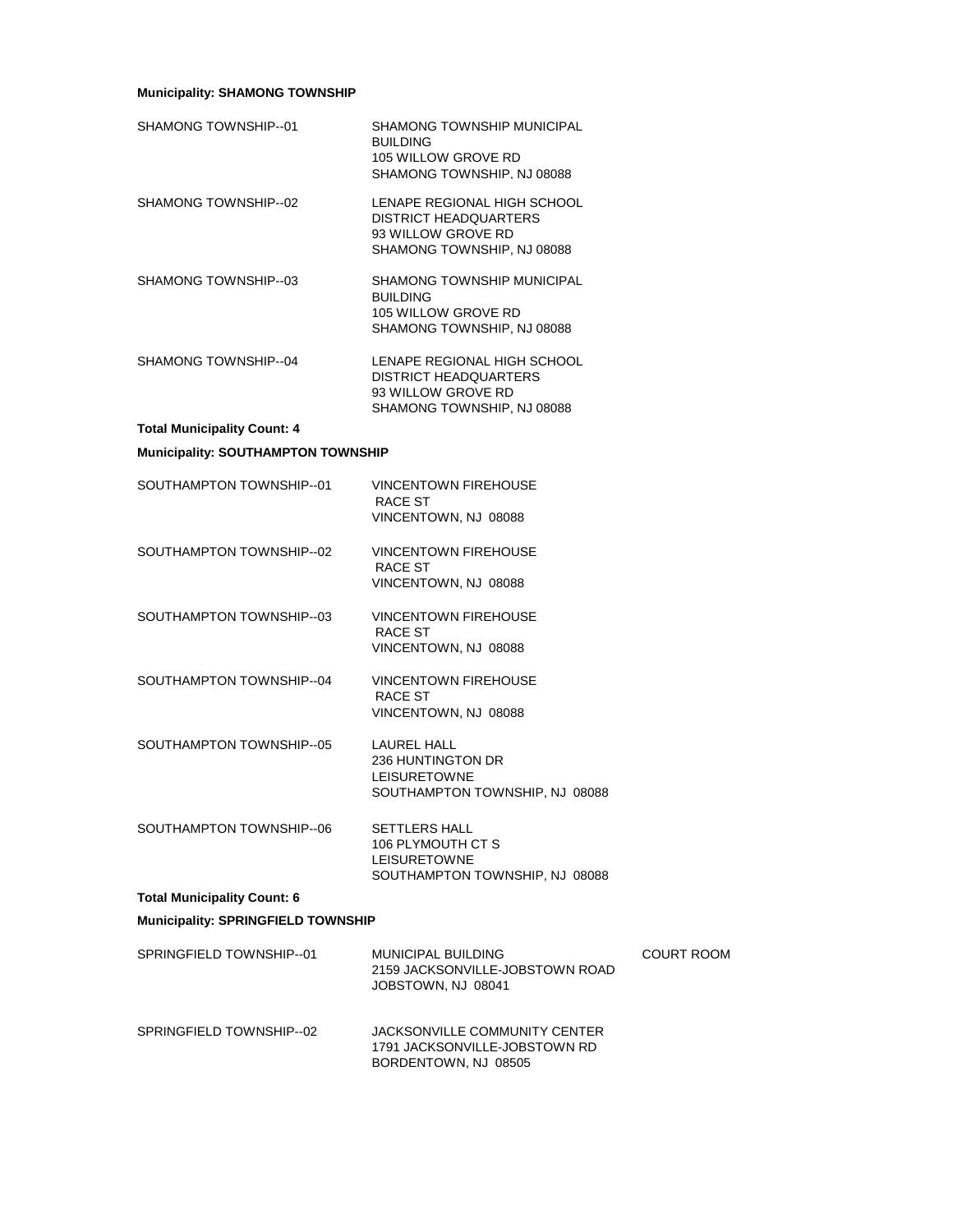| SPRINGFIELD TOWNSHIP--03                 | JULIUSTOWN FIREHOUSE<br>LEWISTOWN RD.<br>JULIUSTOWN, NJ 08042                            |                      |
|------------------------------------------|------------------------------------------------------------------------------------------|----------------------|
| <b>Total Municipality Count: 3</b>       |                                                                                          |                      |
| <b>Municipality: TABERNACLE TOWNSHIP</b> |                                                                                          |                      |
| TABERNACLE TOWNSHIP-01                   | EMERGENCY SERVICES BUILDING<br><b>134 NEW RD</b><br>TABERNACLE TOWNSHIP, NJ 08088        | <b>TRAINING ROOM</b> |
| TABERNACLE TOWNSHIP-02                   | TABERNACLE FIRE CO. NO 1<br><b>76 HAWKINS RD</b><br>TABERNACLE TOWNSHIP, NJ 08088        |                      |
| TABERNACLE TOWNSHIP--03                  | TABERNACLE FIRE CO. NO 1<br>76 HAWKINS RD<br>TABERNACLE TOWNSHIP, NJ 08088               |                      |
| TABERNACLE TOWNSHIP-04                   | <b>EMERGENCY SERVICES BUILDING</b><br><b>134 NEW RD</b><br>TABERNACLE TOWNSHIP, NJ 08088 | <b>TRAINING ROOM</b> |
| TABERNACLE TOWNSHIP--05                  | TABERNACLE FIRE CO. NO 1<br><b>76 HAWKINS RD</b><br>TABERNACLE TOWNSHIP, NJ 08088        |                      |
| <b>Total Municipality Count: 5</b>       |                                                                                          |                      |
| <b>Municipality: WASHINGTON TOWNSHIP</b> |                                                                                          |                      |
| WASHINGTON TOWNSHIP--01                  | <b>TOWN HALL</b><br>2436 ROUTE 563<br>GREEN BANK, NJ 08215                               |                      |
| <b>Total Municipality Count: 1</b>       |                                                                                          |                      |
| <b>Municipality: WESTAMPTON TOWNSHIP</b> |                                                                                          |                      |
| WESTAMPTON TOWNSHIP-01                   | RECREATION CENTER<br>50 SPRINGSIDE RD<br>WESTAMPTON TOWNSHIP, NJ 08060                   |                      |
| WESTAMPTON TOWNSHIP--02                  | <b>MUNICIPAL BUILDING</b><br>710 RANCOCAS RD<br>WESTAMPTON TOWNSHIP, NJ 08060            | <b>LOBBY</b>         |
| WESTAMPTON TOWNSHIP-03                   | <b>WESTAMPTON FIREHOUSE</b><br>780 WOODLANE RD<br>WESTAMPTON TOWNSHIP, NJ 08060          |                      |
| <b>WESTAMPTON TOWNSHIP-04</b>            | <b>WESTAMPTON FIREHOUSE</b><br>780 WOODLANE RD<br>WESTAMPTON TOWNSHIP, NJ 08060          |                      |
| WESTAMPTON TOWNSHIP-05                   | <b>MUNICIPAL BUILDING</b><br>710 RANCOCAS RD<br>WESTAMPTON TOWNSHIP, NJ 08060            | <b>ROOM 107</b>      |
| <b>Total Municipality Count: 5</b>       |                                                                                          |                      |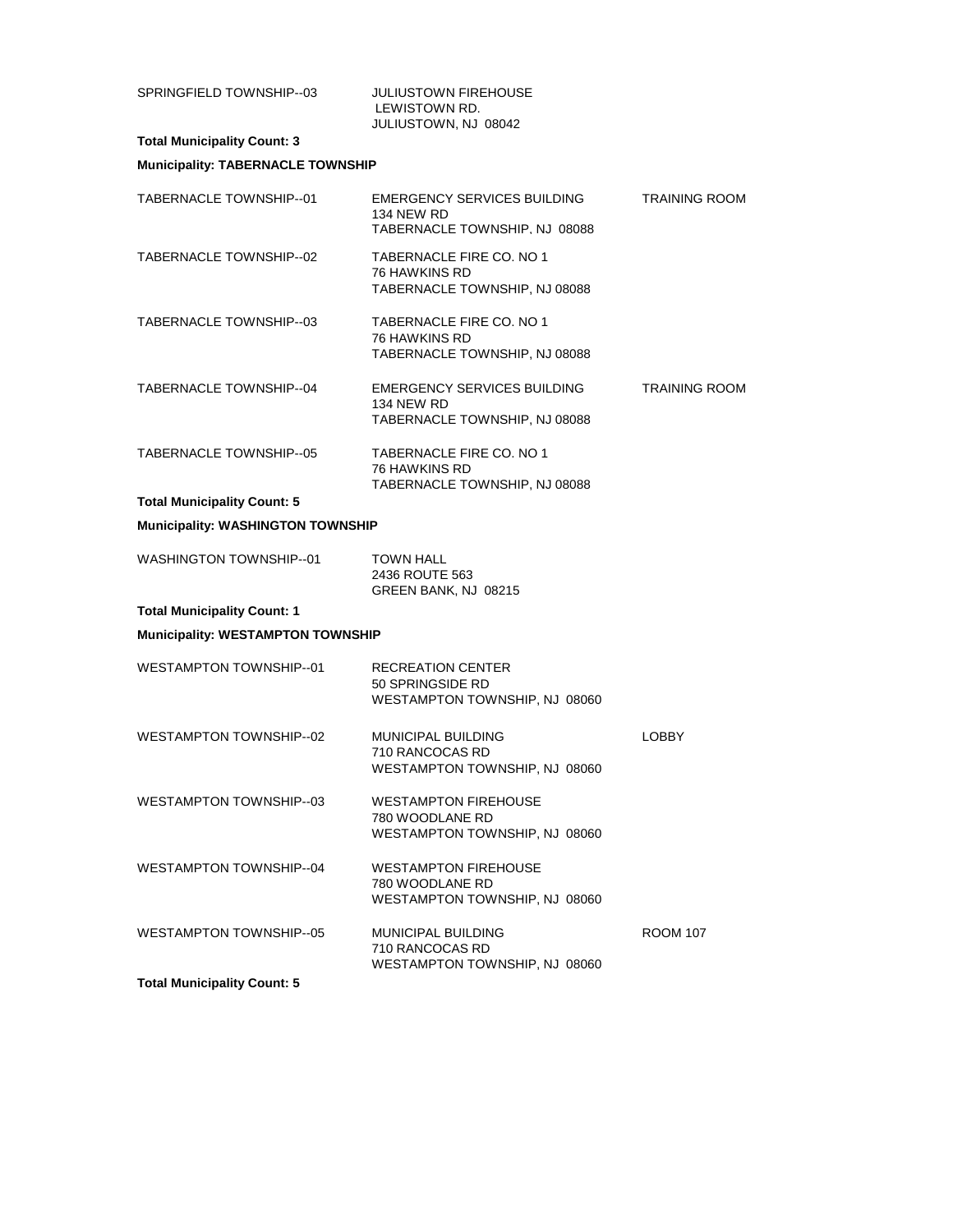# **Municipality: WILLINGBORO TOWNSHIP**

| WILLINGBORO TOWNSHIP--01 | <b>STUART SCHOOL</b><br>70 S. SUNSET ROAD<br>WILLINGBORO TOWNSHIP, NJ 08046                                 | ALL PURPOSE ROOM |
|--------------------------|-------------------------------------------------------------------------------------------------------------|------------------|
| WILLINGBORO TOWNSHIP--02 | <b>STUART SCHOOL</b><br>70 S. SUNSET ROAD<br>WILLINGBORO TOWNSHIP, NJ 08046                                 | ALL PURPOSE ROOM |
| WILLINGBORO TOWNSHIP--03 | McGINLEY SCHOOL<br>40 MIDDLEBURY LANE<br>WILLINGBORO TOWNSHIP, NJ 08046                                     | ALL PURPOSE ROOM |
| WILLINGBORO TOWNSHIP--04 | McGINLEY SCHOOL<br>40 MIDDLEBURY LANE<br>WILLINGBORO TOWNSHIP, NJ 08046                                     | ALL PURPOSE ROOM |
| WILLINGBORO TOWNSHIP--05 | McGINLEY SCHOOL<br>40 MIDDLEBURY LANE<br>WILLINGBORO TOWNSHIP, NJ 08046                                     | ALL PURPOSE ROOM |
| WILLINGBORO TOWNSHIP--06 | McGINLEY SCHOOL<br><b>40 MIDDLEBURY LANE</b><br>WILLINGBORO TOWNSHIP, NJ 08046                              | ALL PURPOSE ROOM |
| WILLINGBORO TOWNSHIP--07 | W.R. JAMES ELEMENTARY SCHOOL<br><b>49 PINETREE LN</b><br>WILLINGBORO TOWNSHIP, NJ 08046                     | ALL PURPOSE ROOM |
| WILLINGBORO TOWNSHIP--08 | W.R. JAMES ELEMENTARY SCHOOL<br>49 PINETREE LN<br>WILLINGBORO TOWNSHIP, NJ 08046                            | ALL PURPOSE ROOM |
| WILLINGBORO TOWNSHIP--09 | W.R. JAMES ELEMENTARY SCHOOL<br>49 PINETREE LN<br>WILLINGBORO TOWNSHIP, NJ 08046                            | ALL PURPOSE ROOM |
| WILLINGBORO TOWNSHIP--10 | W.R. JAMES ELEMENTARY SCHOOL<br><b>49 PINETREE LN</b><br>WILLINGBORO TOWNSHIP, NJ 08046                     | ALL PURPOSE ROOM |
| WILLINGBORO TOWNSHIP--11 | <b>STUART SCHOOL</b><br>70 S. SUNSET ROAD<br>WILLINGBORO TOWNSHIP, NJ 08046                                 | ALL PURPOSE ROOM |
| WILLINGBORO TOWNSHIP--12 | McGINLEY SCHOOL<br>40 MIDDLEBURY LANE<br>WILLINGBORO TOWNSHIP, NJ 08046                                     | ALL PURPOSE ROOM |
| WILLINGBORO TOWNSHIP-13  | COUNTRY CLUB ADMINISTRATION<br><b>BUILDING</b><br>440 BEVERLY-RANCOCAS RD<br>WILLINGBORO TOWNSHIP, NJ 08046 | ALL PURPOSE ROOM |
| WILLINGBORO TOWNSHIP--14 | McGINLEY SCHOOL<br>40 MIDDLEBURY LANE<br>WILLINGBORO TOWNSHIP, NJ 08046                                     | ALL PURPOSE ROOM |
| WILLINGBORO TOWNSHIP--15 | <b>HAWTHORNE SCHOOL</b><br>84 HAMPSHIRE LN<br>WILLINGBORO TOWNSHIP, NJ 08046                                | ALL PURPOSE ROOM |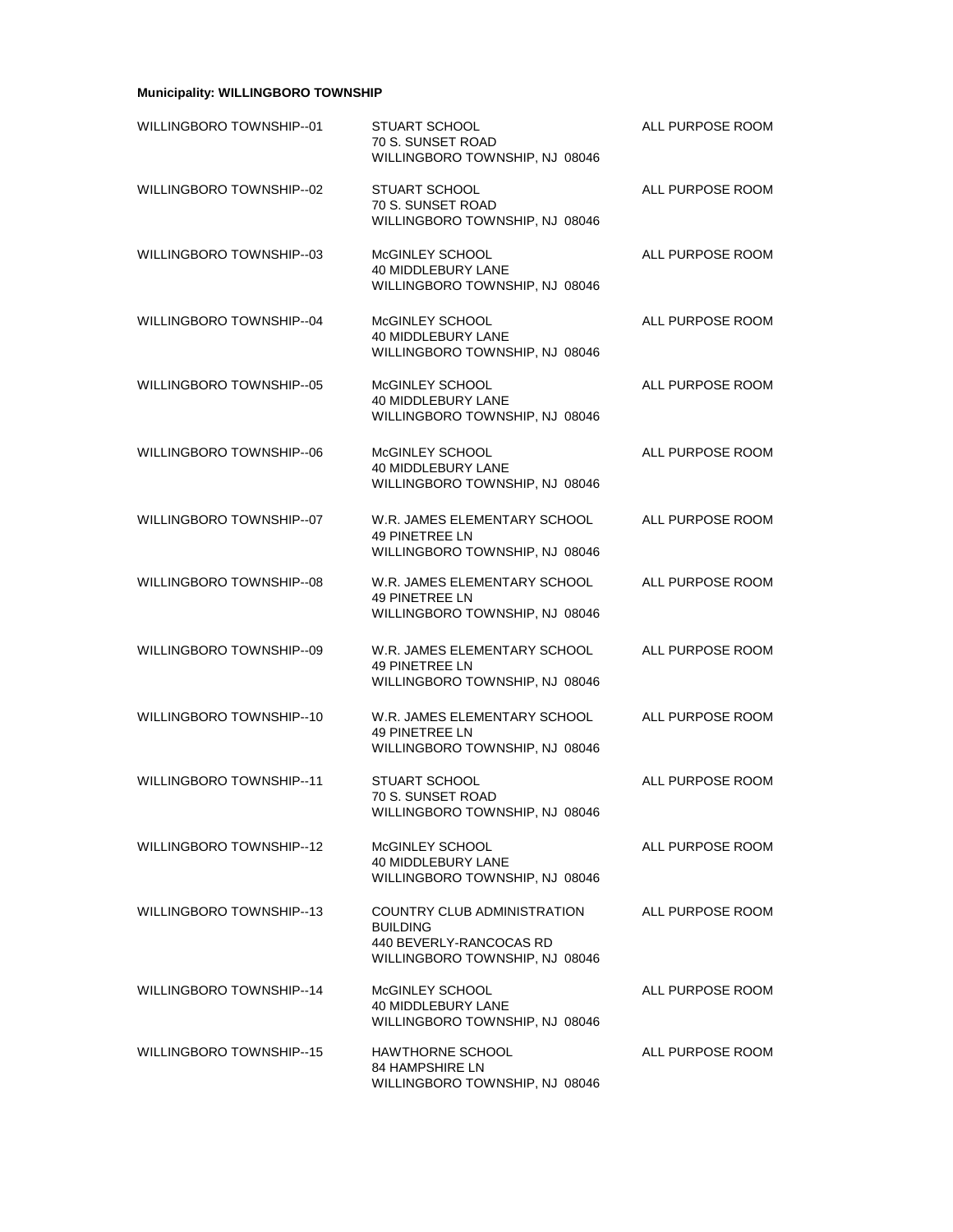| WILLINGBORO TOWNSHIP--16        | <b>HAWTHORNE SCHOOL</b><br>84 HAMPSHIRE LN<br>WILLINGBORO TOWNSHIP, NJ 08046                                       | ALL PURPOSE ROOM |
|---------------------------------|--------------------------------------------------------------------------------------------------------------------|------------------|
| WILLINGBORO TOWNSHIP--17        | <b>HAWTHORNE SCHOOL</b><br><b>84 HAMPSHIRE LN</b><br>WILLINGBORO TOWNSHIP, NJ 08046                                | ALL PURPOSE ROOM |
| WILLINGBORO TOWNSHIP--18        | <b>HAWTHORNE SCHOOL</b><br>84 HAMPSHIRE LN<br>WILLINGBORO TOWNSHIP, NJ 08046                                       | ALL PURPOSE ROOM |
| <b>WILLINGBORO TOWNSHIP--19</b> | <b>GARFIELD EAST SCHOOL</b><br>150 EVERGREEN DRIVE<br>WILLINGBORO TOWNSHIP, NJ 08046                               | ALL PURPOSE ROOM |
| WILLINGBORO TOWNSHIP--20        | McGINLEY SCHOOL<br>40 MIDDLEBURY LANE<br>WILLINGBORO TOWNSHIP, NJ 08046                                            | ALL PURPOSE ROOM |
| WILLINGBORO TOWNSHIP--21        | <b>TWIN HILL SCHOOL</b><br>110 TWIN HILL DRIVE<br>WILLINGBORO TOWNSHIP, NJ 08046                                   | ALL PURPOSE ROOM |
| <b>WILLINGBORO TOWNSHIP--22</b> | <b>TWIN HILL SCHOOL</b><br>110 TWIN HILL DRIVE<br>WILLINGBORO TOWNSHIP, NJ 08046                                   | ALL PURPOSE ROOM |
| WILLINGBORO TOWNSHIP--23        | <b>GARFIELD EAST SCHOOL</b><br>150 EVERGREEN DRIVE<br>WILLINGBORO TOWNSHIP, NJ 08046                               | ALL PURPOSE ROOM |
| WILLINGBORO TOWNSHIP--24        | <b>GARFIELD EAST SCHOOL</b><br>150 EVERGREEN DRIVE<br>WILLINGBORO TOWNSHIP, NJ 08046                               | ALL PURPOSE ROOM |
| WILLINGBORO TOWNSHIP--25        | <b>COUNTRY CLUB ADMINISTRATION</b><br><b>BUILDING</b><br>440 BEVERLY-RANCOCAS RD<br>WILLINGBORO TOWNSHIP, NJ 08046 | ALL PURPOSE ROOM |
| WILLINGBORO TOWNSHIP--26        | <b>GARFIELD EAST SCHOOL</b><br><b>150 EVERGREEN DRIVE</b><br>WILLINGBORO TOWNSHIP, NJ 08046                        | ALL PURPOSE ROOM |
| WILLINGBORO TOWNSHIP--27        | <b>GARFIELD EAST SCHOOL</b><br><b>150 EVERGREEN DRIVE</b><br>WILLINGBORO TOWNSHIP, NJ 08046                        | ALL PURPOSE ROOM |
| WILLINGBORO TOWNSHIP--28        | <b>GARFIELD EAST SCHOOL</b><br><b>150 EVERGREEN DRIVE</b><br>WILLINGBORO TOWNSHIP, NJ 08046                        | ALL PURPOSE ROOM |
| WILLINGBORO TOWNSHIP--29        | <b>COUNTRY CLUB ADMINISTRATION</b><br><b>BUILDING</b><br>440 BEVERLY-RANCOCAS RD<br>WILLINGBORO TOWNSHIP, NJ 08046 | ALL PURPOSE ROOM |
| WILLINGBORO TOWNSHIP-30         | <b>STUART SCHOOL</b><br>70 S. SUNSET ROAD<br>WILLINGBORO TOWNSHIP, NJ 08046                                        | ALL PURPOSE ROOM |